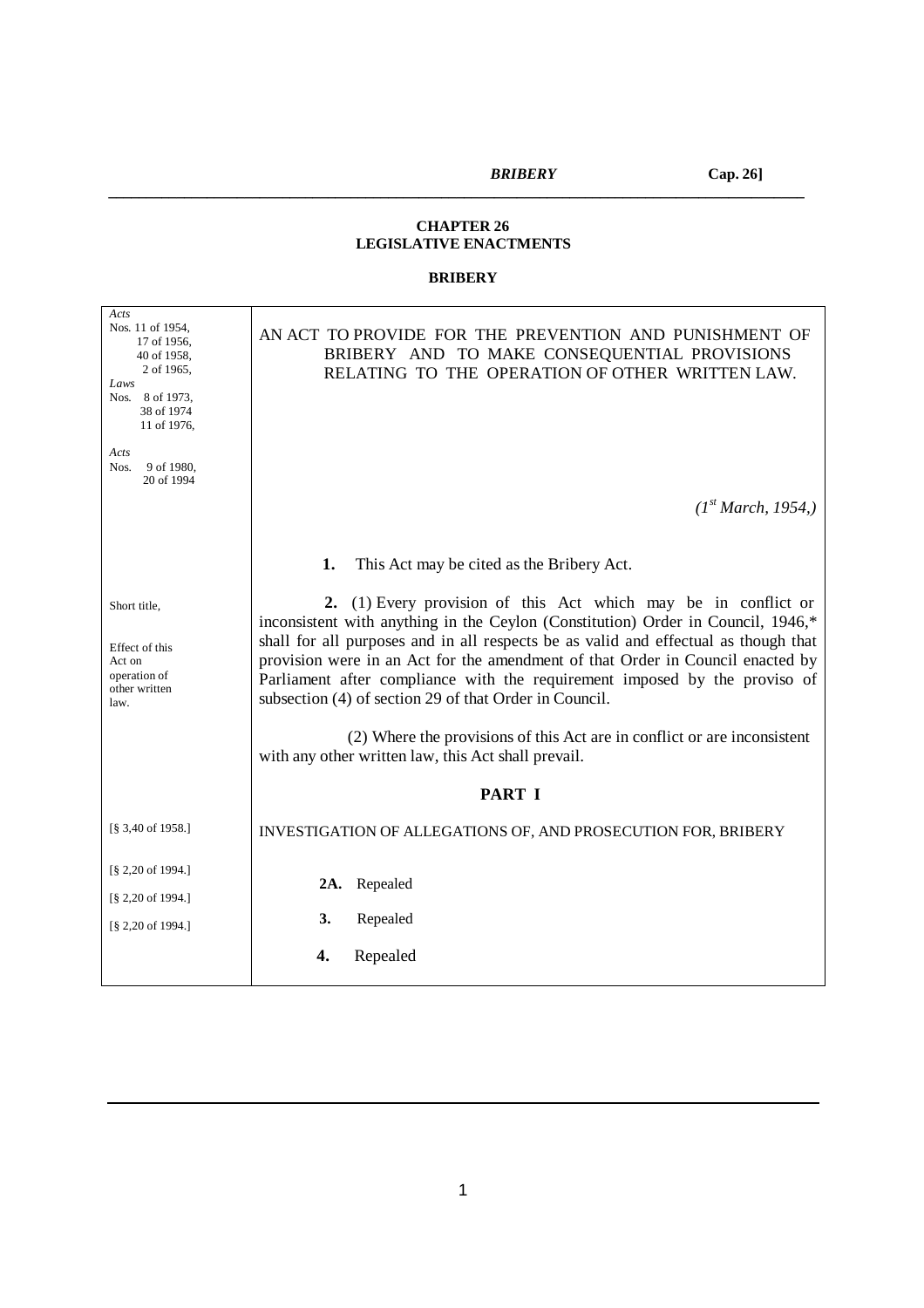Repealed by the Commission of Sri Lanka, 1972, which itself has been repealed by the Constitution of the Democratic Socialist Republic of Sri Lanka, 1978. **Cap. 26)** *BRIBERY*

| 5. Repealed                                                                                                                                                                                                                                                                                                                                                                                                                                                                                                                           | $\S$ 2,20 of 1994.]                                                                                                                                                     |
|---------------------------------------------------------------------------------------------------------------------------------------------------------------------------------------------------------------------------------------------------------------------------------------------------------------------------------------------------------------------------------------------------------------------------------------------------------------------------------------------------------------------------------------|-------------------------------------------------------------------------------------------------------------------------------------------------------------------------|
| (1) Such of the provisions of the Code of Criminal Procedure Act as<br>6.<br>are not excluded by subsection $(2)$ or are not inconsistent with the provisions of this<br>Act shall apply to proceedings instituted in a court for offences under this Act.                                                                                                                                                                                                                                                                            | Applicant of the<br>Code of Criminal<br>Procedure Act.<br>$\lceil 84.9 \rceil 1980.1 \rceil$                                                                            |
| (2) Section 306 of the Code of Criminal Procedure Act, shall not apply to<br>proceedings in the Magistrate's Court for offences under this Act.                                                                                                                                                                                                                                                                                                                                                                                       |                                                                                                                                                                         |
| 7. Repealed                                                                                                                                                                                                                                                                                                                                                                                                                                                                                                                           | $\S$ 2,20 of 1994.]                                                                                                                                                     |
| 8. Notwithstanding the provisions of any other written law to the contrary,<br>the High Court holden in any judicial zone shall have jurisdiction to try an indictment<br>for bribery in respect of an offence under section 23A of this Act.                                                                                                                                                                                                                                                                                         | Jurisdiction to try<br>an indictment for<br>bribery in<br>respect of an<br>offence under<br>section 23A.<br>$\begin{bmatrix} 8 & 6.9 & \text{of} & 1980. \end{bmatrix}$ |
| 9. Repealed                                                                                                                                                                                                                                                                                                                                                                                                                                                                                                                           | $\S$ 7,9 of 1980.]                                                                                                                                                      |
| 10. Repealed                                                                                                                                                                                                                                                                                                                                                                                                                                                                                                                          | $[\S 2, 20, \text{ of } 1994.]$                                                                                                                                         |
| 11. At the trial of a person for an offence under this Act, the court or the<br>prosecutor may, notwithstanding anything to the contrary in any other written law,<br>call any such witness, or use or produce any such document, as is not specified in the<br>list of witnesses or productions.<br>12. In addition to the manner of service of summons on witnesses prescribed<br>by Code of Criminal Procedure Act, summons on any person issued in proceedings in<br>a court for bribery may be served in the following manner :- | Calling of<br>witnesses and<br>use and<br>production of<br>documents not<br>specified in the<br>indictment.<br>$[\S 8, 2 \text{ of } 1965.]$<br>[§ 9,9 of 1980.]        |
| (a) by registered letter addressed and dispatched by express post<br>to the person to be summoned; or<br>$(b)$ in the case of a public servant, by registered letter addressed<br>and dispatched by express post to the head of the department,                                                                                                                                                                                                                                                                                       | Manner of<br>service of<br>summons on<br>any person<br>issued in<br>proceedings in<br>court for<br>bribery.                                                             |
| office or establishment in which such public servant is<br>employed; or                                                                                                                                                                                                                                                                                                                                                                                                                                                               | $[\S 8, 2 \text{ of } 1965.]$<br>$[\$10, 61980.]$                                                                                                                       |
| $(c)$ in the case of any person who is employed under any other<br>person, by registered letter addressed and dispatched by<br>express post to the employer; or                                                                                                                                                                                                                                                                                                                                                                       |                                                                                                                                                                         |
| $(d)$ through any grama seva niladhari; or                                                                                                                                                                                                                                                                                                                                                                                                                                                                                            |                                                                                                                                                                         |
| $(e)$ in urgent cases by telegram,                                                                                                                                                                                                                                                                                                                                                                                                                                                                                                    |                                                                                                                                                                         |
| <b>BRIBERY</b>                                                                                                                                                                                                                                                                                                                                                                                                                                                                                                                        | Cap. 26)                                                                                                                                                                |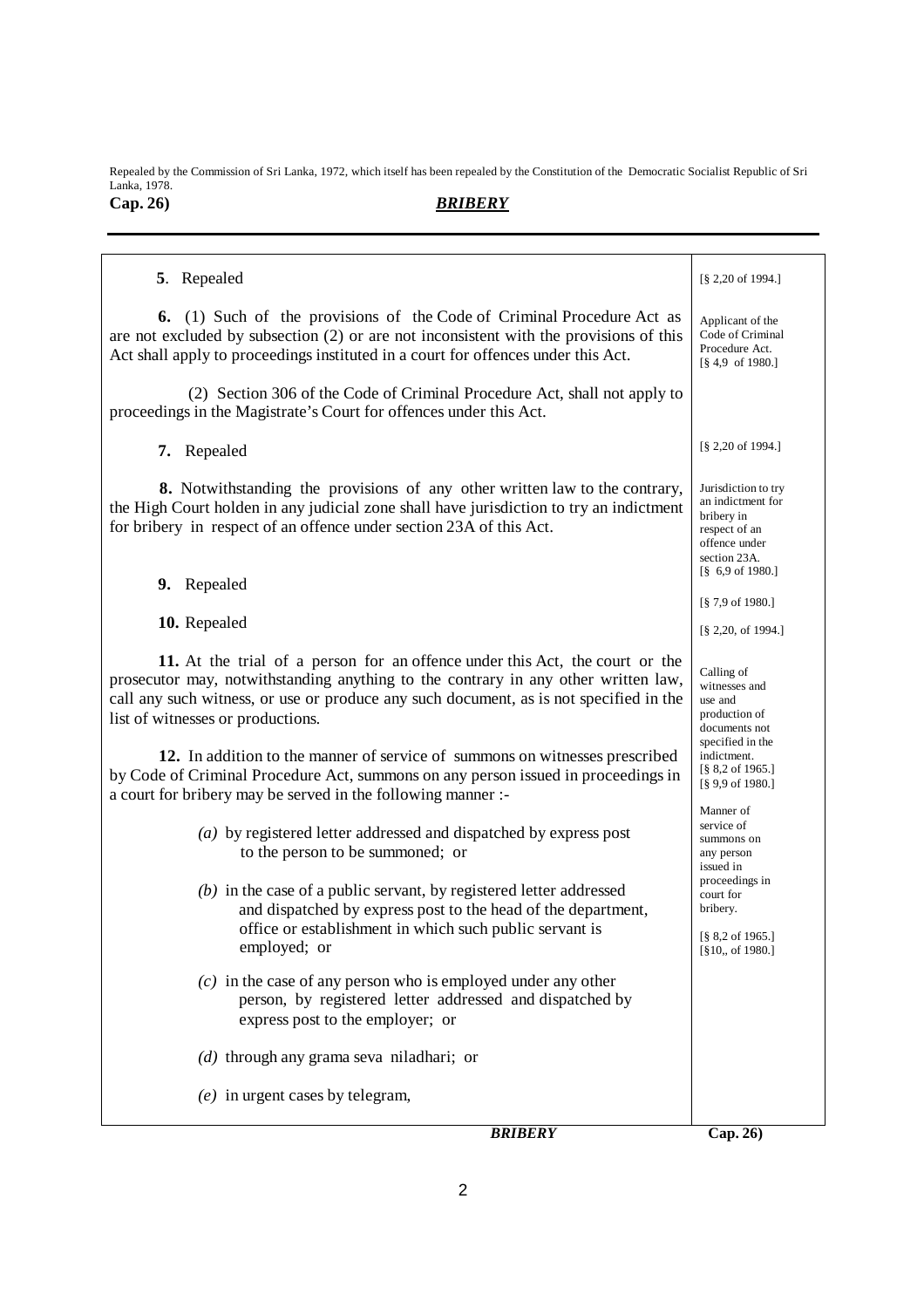### **PART II**

*\_\_\_\_\_\_\_\_\_\_\_\_\_\_\_\_\_\_\_\_\_\_\_\_\_\_\_\_\_\_\_\_\_\_\_\_\_\_\_\_\_\_\_\_\_\_\_\_\_\_\_\_\_\_\_\_\_\_\_\_\_\_\_\_\_\_\_\_\_\_\_\_\_\_\_\_\_\_\_\_\_\_\_\_\_\_\_\_\_\_\_\_*

## **OFFENCES OF BRIBERY**

| $\lceil$ § 12,40 of 1958.]                         | 13. Repealed                                                                                                                                                                                                                                                                                                                                        |  |  |
|----------------------------------------------------|-----------------------------------------------------------------------------------------------------------------------------------------------------------------------------------------------------------------------------------------------------------------------------------------------------------------------------------------------------|--|--|
| Bribery of<br>judicial officers                    | 14. A person $-$                                                                                                                                                                                                                                                                                                                                    |  |  |
| and Members<br>of Parliament.                      | $(a)$ who offers any gratification to a judicial officer, or to a Member<br>of Parliament, as an inducement or a reward for such officer's or<br>Member's doing or forbearing to do any act in his judicial capacity<br>or in his capacity as such Member, or                                                                                       |  |  |
|                                                    | (b) who, being a judicial officer or a Member of Parliament, solicits or<br>accepts any gratification as an inducement or a reward for his<br>doing or forbearing to do any act in his judicial capacity or in his<br>capacity as such Member,                                                                                                      |  |  |
| $\lceil$ § 9,2 of 1965]                            | shall be guilty of an offence punishable with rigorous imprisonment for a term not<br>exceeding seven years and a fine not exceeding five thousand rupees:                                                                                                                                                                                          |  |  |
| $[\S 2, 17 \text{ of } 1956.]$                     | Provided, however, that it shall not be an offence under the preceding provisions<br>of this section for any trade union or other organization to offer to a Member of<br>Parliament, or for any such Member to accept from any trade union or other<br>organization, any allowance or other payment solely for the purposes of his<br>maintenance. |  |  |
| Accepting of<br>gratification by<br>Members of     | 15. A Member of Parliament who solicits or accepts any gratification as an<br>inducement or a reward for –                                                                                                                                                                                                                                          |  |  |
| Parliament for<br>interviewing<br>public servants. | ( <i>a</i> ) his interviewing a public servant on behalf of any person, or                                                                                                                                                                                                                                                                          |  |  |
|                                                    | $(b)$ his appearing on behalf of any person before a public servant<br>exercising judicial or quasi-judicial functions,                                                                                                                                                                                                                             |  |  |
| $\lceil$ § 9,2 of 1965]                            | shall be guilty of an offence punishable with rigorous imprisonment for a term not<br>exceeding seven years and a fine not exceeding five thousand rupees:                                                                                                                                                                                          |  |  |
|                                                    | Provided, however, that it shall not be an offence under the preceding provisions<br>of this section for a Member of Parliament to appear as an attorney-at-law before a<br>court or before a statutory tribunal of which a public servant is not a member.                                                                                         |  |  |

|  | Cap. 26) |
|--|----------|
|  |          |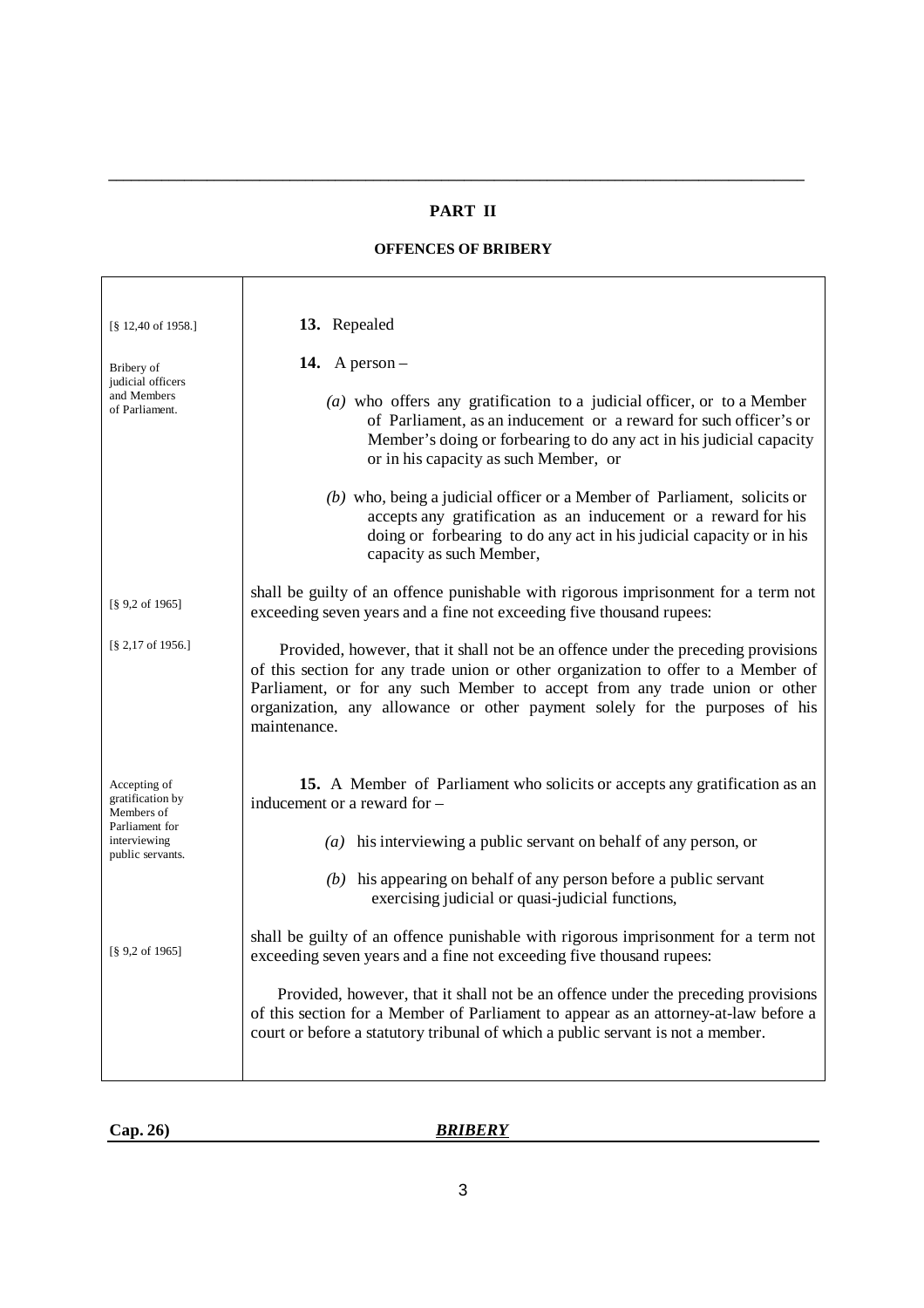| 16.<br>A person -                                                                                                                                                                                                                                                                                                                                                                                                                                                                                                                                                           | Bribery of<br>police officers,<br>peace officers<br>and other<br>public servants. |
|-----------------------------------------------------------------------------------------------------------------------------------------------------------------------------------------------------------------------------------------------------------------------------------------------------------------------------------------------------------------------------------------------------------------------------------------------------------------------------------------------------------------------------------------------------------------------------|-----------------------------------------------------------------------------------|
| $(a)$ who offers any gratification to any police officer, peace officer, or other<br>public servant, employed in any capacity for the prosecution, detection<br>or punishment of offenders, or to an officer of a court, as an inducement<br>or a reward for such officer's or servant's interfering with the due<br>administration of justice, or procuring or facilitating the commission of<br>any offence, or protecting from detection or punishment the perpetrator<br>of any offence, or abusing his official powers to the injury or detriment<br>of any person, or |                                                                                   |
| $(b)$ who, being any such officer or servant, solicits or accepts any gratification<br>as an inducement or a reward for such interfering, procuring, facilitating,<br>protecting, or abusing as is referred to in paragraph (a) of this section,                                                                                                                                                                                                                                                                                                                            |                                                                                   |
| shall be guilty of an offence punishable with rigorous imprisonment for a term not<br>exceeding seven years and a fine not exceeding five thousand rupees.                                                                                                                                                                                                                                                                                                                                                                                                                  | [§ 9,2 of 1965.]                                                                  |
| 17.<br>A person -                                                                                                                                                                                                                                                                                                                                                                                                                                                                                                                                                           | Bribery for<br>giving                                                             |
| $(a)$ who offers any gratification to a public servant as an inducement for a<br>reward for such public servant's giving assistance or using influence in<br>the promotion of the procuring of any contract with the Government<br>for the performance of any work, the providing of any service, the<br>doing of anything, or the supplying of any article, material or<br>substance, or in the execution of any such contract, or in the<br>payment of the price or consideration stipulated therein or of any<br>subsidy payable in respect thereof, or                  | assistance or<br>using influence<br>in regard to<br>contracts.                    |
| $(b)$ who, being a public servant, solicits or accepts any gratification as an<br>inducement or a reward for his giving assistance or using influence in<br>the promotion of the procuring of any such contract as is referred to in<br>paragraph (a) of this section, or in the execution of any such contract,<br>or in the payment of the price or consideration stipulated therein or of<br>any subsidy payable in respect thereof,                                                                                                                                     |                                                                                   |
| shall be guilty of an offence punishable with rigorous imprisonment for a term of not<br>more than seven years and a fine not exceeding five thousand rupees.                                                                                                                                                                                                                                                                                                                                                                                                               | [§ 9,2 of 1965.]                                                                  |
|                                                                                                                                                                                                                                                                                                                                                                                                                                                                                                                                                                             |                                                                                   |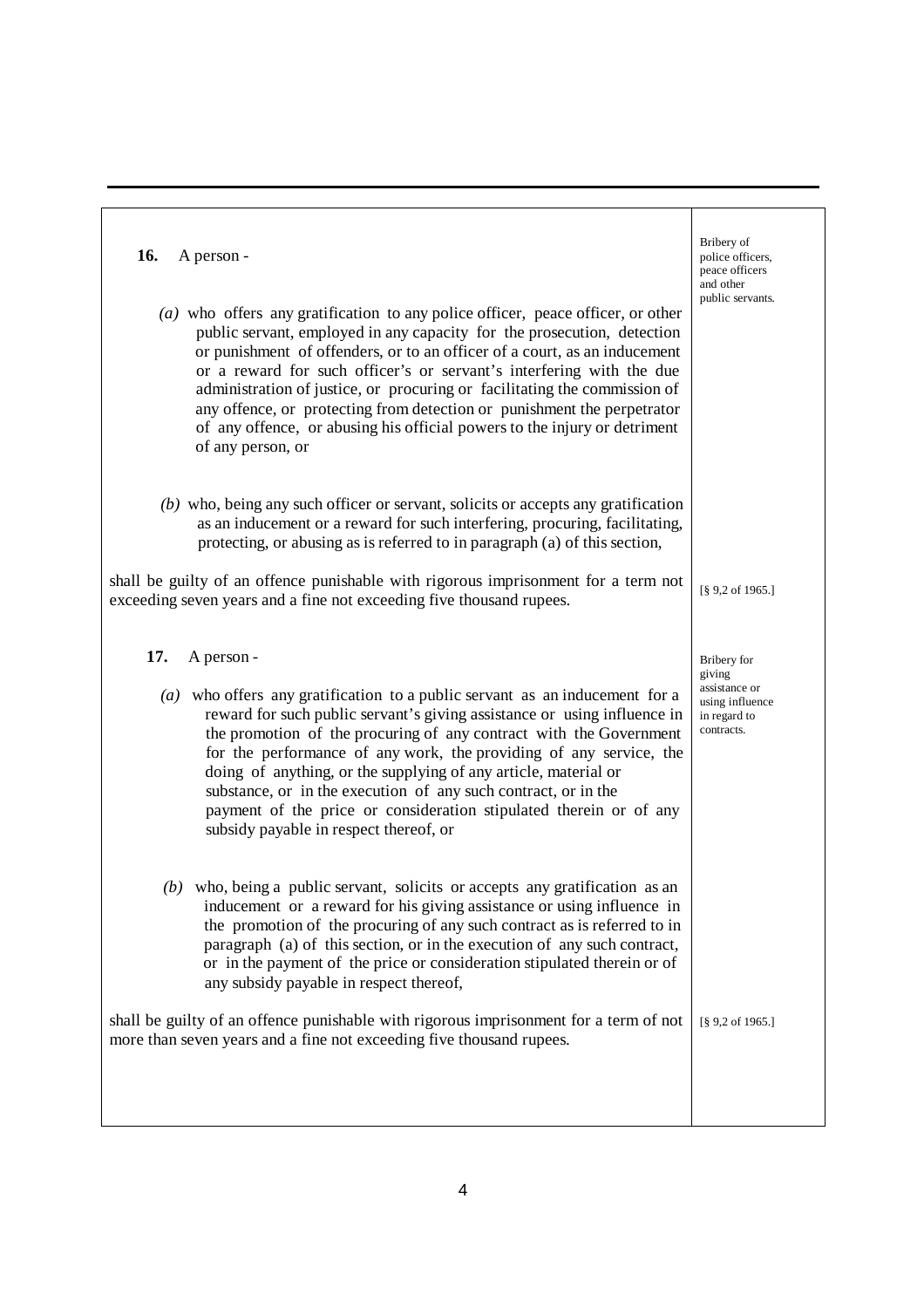| Bribery for                                         | 18. A person $-$                                                                                                                                                                                                                                                                                                                                                                                                                                                    |
|-----------------------------------------------------|---------------------------------------------------------------------------------------------------------------------------------------------------------------------------------------------------------------------------------------------------------------------------------------------------------------------------------------------------------------------------------------------------------------------------------------------------------------------|
| procuring<br>withdrawal of<br>tenders.              | $(a)$ who, with intent to obtain from the Government a contract for<br>performing any work, providing any service, doing anything, or<br>supplying any article, material or substance, offers any gratification<br>to any person who has made a tender for such contract, as an<br>inducement or a reward for his withdrawing such tender, or                                                                                                                       |
|                                                     | $(b)$ who solicits or accepts any gratification as an inducement or a reward<br>for his withdrawing a tender made by him for such contract,                                                                                                                                                                                                                                                                                                                         |
| $[\S 9, 2 \text{ of } 1965.]$                       | shall be guilty of an offence punishable with rigorous imprisonment for a term of<br>not more than seven years and a fine not exceeding five thousand rupees.                                                                                                                                                                                                                                                                                                       |
|                                                     | 19. A person -                                                                                                                                                                                                                                                                                                                                                                                                                                                      |
| Bribery in<br>respect of<br>Government<br>business. | $(a)$ who offers any gratification to a public servant as an inducement or a<br>reward for that public servant's performing or abstaining from<br>performing any official act, or expediting, delaying, hindering or<br>preventing the performance of any official act whether by that<br>public servant or by any other public servant, or assisting, favouring,<br>hindering or delaying any person in the transaction of any business<br>with the Government, or |
|                                                     | $(b)$ who, being a public servant, solicits or accepts any gratification as an<br>inducement or a reward for his performing or abstaining from<br>performing any official act or for such expediting, delaying,<br>hindering, preventing, assisting or favouring as is referred to in<br>paragraph $(a)$ of this section, or                                                                                                                                        |
|                                                     | $(c)$ who, being a public servant solicits or accepts any gratification,                                                                                                                                                                                                                                                                                                                                                                                            |
| [§ 8, Law 38 of<br>1974.]                           | shall be guilty of an offence punishable with rigorous imprisonment for a term of<br>not more than seven years and a fine not exceeding five thousand rupees:                                                                                                                                                                                                                                                                                                       |
| [§ 9,2 of 1965.]<br>[§ 8, Law 38 of<br>1974.]       | Provided, however, that it shall not be an office for a public servant to solicit<br>or accept any gratification which he is authorized by law or the terms of his<br>employment to receive;                                                                                                                                                                                                                                                                        |
| [§11,9 of 1980.]                                    | Provided further that section 35 of the Medical Ordinance shall not entitle a<br>medical practitioner who is a public servant to solicit or accept any gratification.                                                                                                                                                                                                                                                                                               |
|                                                     |                                                                                                                                                                                                                                                                                                                                                                                                                                                                     |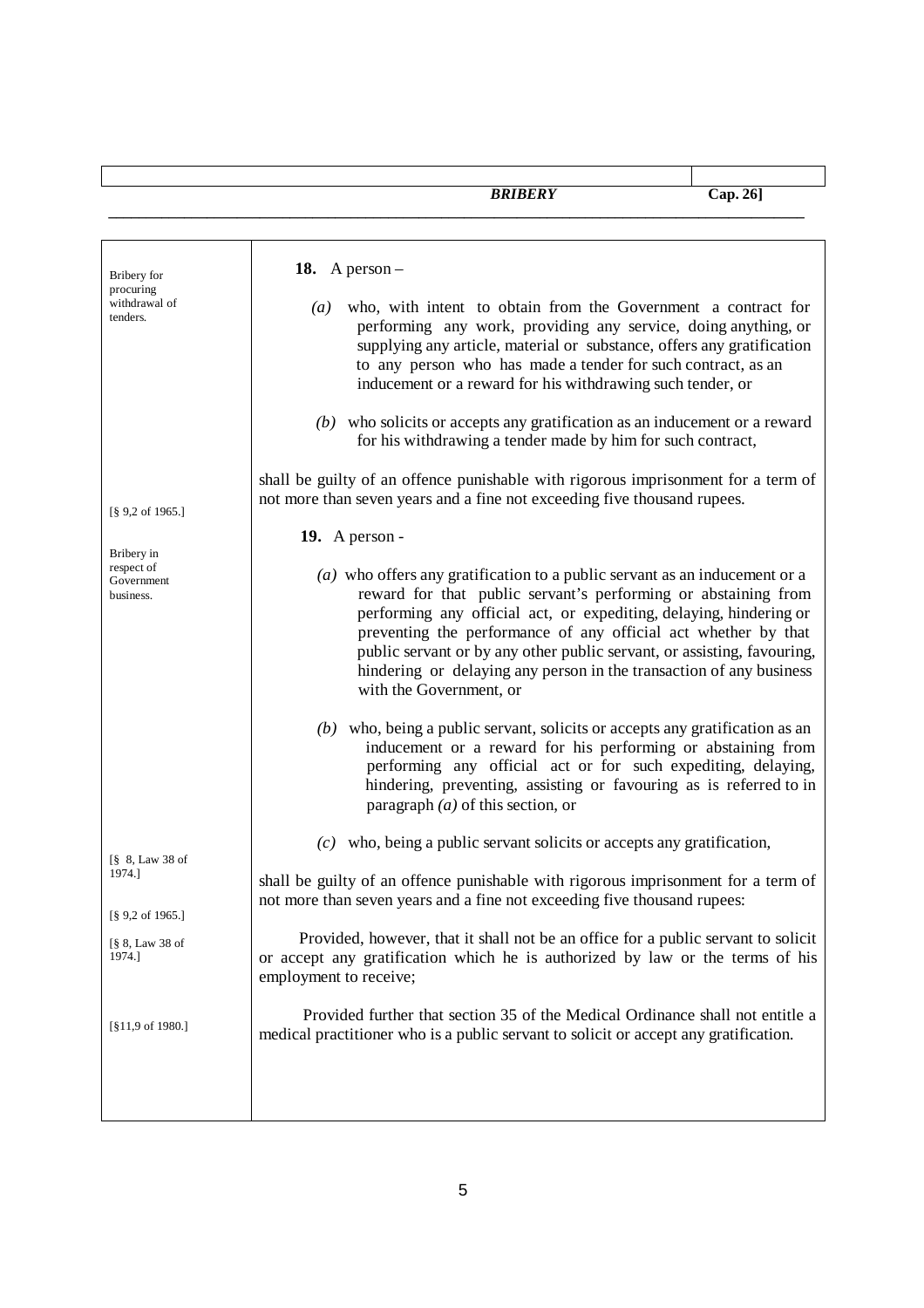| $20.$ A person -<br>who offers any gratification to any person as an inducement or a reward<br>$\left(a\right)$<br>$for -$                                                                                                                         | Bribery in<br>connection with<br>payment of<br>claims,<br>appointments,<br>employments, |
|----------------------------------------------------------------------------------------------------------------------------------------------------------------------------------------------------------------------------------------------------|-----------------------------------------------------------------------------------------|
| (i)<br>his procuring from the Government the payment of the whole or a<br>part of any claim, or                                                                                                                                                    | grants, leases,<br>and other<br>benefits.                                               |
| his procuring or furthering the appointment of the first-mentioned<br>(ii)<br>person or of any other person to any office, or                                                                                                                      |                                                                                         |
| (iii) his preventing the appointment of any other person to any office, or                                                                                                                                                                         |                                                                                         |
| (iv) his procuring, or furthering the securing of, any employment for the<br>first-mentioned person or for any other person in any department,<br>office or establishment of the Government, or                                                    |                                                                                         |
| his preventing the securing, of, any employment for any other<br>(v)<br>person in any department, office or establishment of the<br>Government, or                                                                                                 |                                                                                         |
| (vi) his procuring, or furthering the securing of, any grant, lease or other<br>benefit from the Government for the first-mentioned person or for<br>any other person, or                                                                          |                                                                                         |
| his preventing the securing of any such grant, lease or benefit for<br>(vii)<br>any other person, or                                                                                                                                               |                                                                                         |
| $(b)$ who solicits or accepts any gratification as an inducement or a reward for his<br>doing any of the acts specified in sub-paragraphs (i), (ii), (iii), (iv), (v), (vi)<br>and (vii) of paragraph $(a)$ of this section,                       |                                                                                         |
| shall be guilty of an offence punishable with rigorous imprisonment for a term of not<br>more than seven years and a fine not exceeding five thousand rupees.                                                                                      | $\left[\frac{8}{9}\right.9,2$ of 1965.]                                                 |
| 21.<br>A person $-$                                                                                                                                                                                                                                | Bribery of<br>public servants                                                           |
| (a) who, while having dealings of any kind with the Government through any<br>department, office or establishment of the Government, offers any<br>gratification to any public servant employed in that department, office or<br>establishment, or | by persons<br>having dealings<br>with the<br>Government.                                |
| $(b)$ who, within one year before or after his having dealings of any kind with the<br>Government through any department, office or establishment of the                                                                                           |                                                                                         |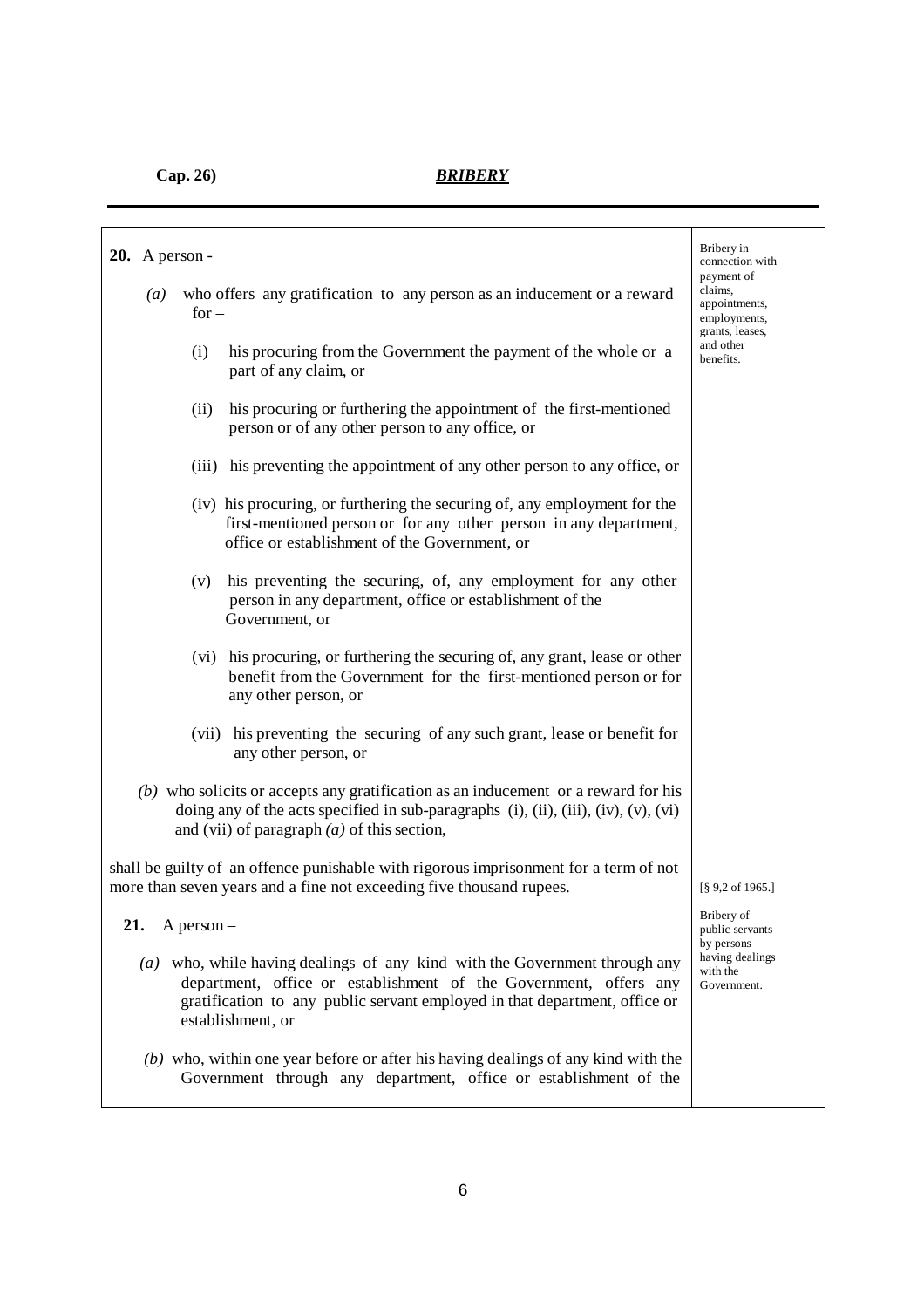|                                                                                                                                                                                                                             | Government, offers any gratification to any public servant employed in that<br>department, office or establishment, or                                                                                                                                                                                                                                                                                                                                                                                                                                                                                                                                                             |
|-----------------------------------------------------------------------------------------------------------------------------------------------------------------------------------------------------------------------------|------------------------------------------------------------------------------------------------------------------------------------------------------------------------------------------------------------------------------------------------------------------------------------------------------------------------------------------------------------------------------------------------------------------------------------------------------------------------------------------------------------------------------------------------------------------------------------------------------------------------------------------------------------------------------------|
|                                                                                                                                                                                                                             | $(c)$ who, being a public servant, solicits or accepts any gratification the offer of<br>which is an offence under this section,                                                                                                                                                                                                                                                                                                                                                                                                                                                                                                                                                   |
| $[\S 9, 2 \text{ of } 1965]$                                                                                                                                                                                                | shall be guilty of an offence punishable with rigorous imprisonment for a term of not<br>more than seven years and a fine not exceeding five thousand rupees:                                                                                                                                                                                                                                                                                                                                                                                                                                                                                                                      |
|                                                                                                                                                                                                                             | Provided, however, that such offer of a gratification to a public servant as is<br>referred to in paragraph $(b)$ of this section shall not be an offence under this section if<br>the offeror proves that the gratification was <i>bona fide</i> offered for a purpose not<br>connected with and not relating to such dealings as are referred to in that paragraph<br>and that when he offered the gratification he had no hope or expectation of having<br>any such dealings or he did not intend that the gratification should be an inducement<br>or a reward for that public servant's doing or forbearing to do any act connected with<br>or relating to any such dealings. |
| Bribery of                                                                                                                                                                                                                  | 22. A person -                                                                                                                                                                                                                                                                                                                                                                                                                                                                                                                                                                                                                                                                     |
| member of<br>local authority,<br>or of scheduled<br>institution, or<br>of governing<br>body of<br>scheduled<br>institution, and<br>bribery of<br>officer or<br>employee of<br>local authority<br>or of such<br>institution. | (a) who offers any gratification to any member of a local authority, or of a<br>scheduled institution, or of the governing body of a scheduled<br>institution, as an inducement or a reward for -                                                                                                                                                                                                                                                                                                                                                                                                                                                                                  |
|                                                                                                                                                                                                                             | (i) such member's voting or abstaining from voting at any meeting of<br>such local authority, scheduled institution, or governing body or<br>of a committee thereof in favour of or against any measure,<br>resolution or question submitted to such local authority, scheduled<br>institution, governing body, or committee, or                                                                                                                                                                                                                                                                                                                                                   |
|                                                                                                                                                                                                                             | (ii) such member's performing, or abstaining from performing, or his<br>aid in procuring, expediting, delaying, hindering or preventing the<br>performance of, any official act, or                                                                                                                                                                                                                                                                                                                                                                                                                                                                                                |
|                                                                                                                                                                                                                             | (iii) such member's aid in procuring or preventing the passing of any<br>vote or the granting of any contract or advantage in favour of any<br>person, or                                                                                                                                                                                                                                                                                                                                                                                                                                                                                                                          |
|                                                                                                                                                                                                                             |                                                                                                                                                                                                                                                                                                                                                                                                                                                                                                                                                                                                                                                                                    |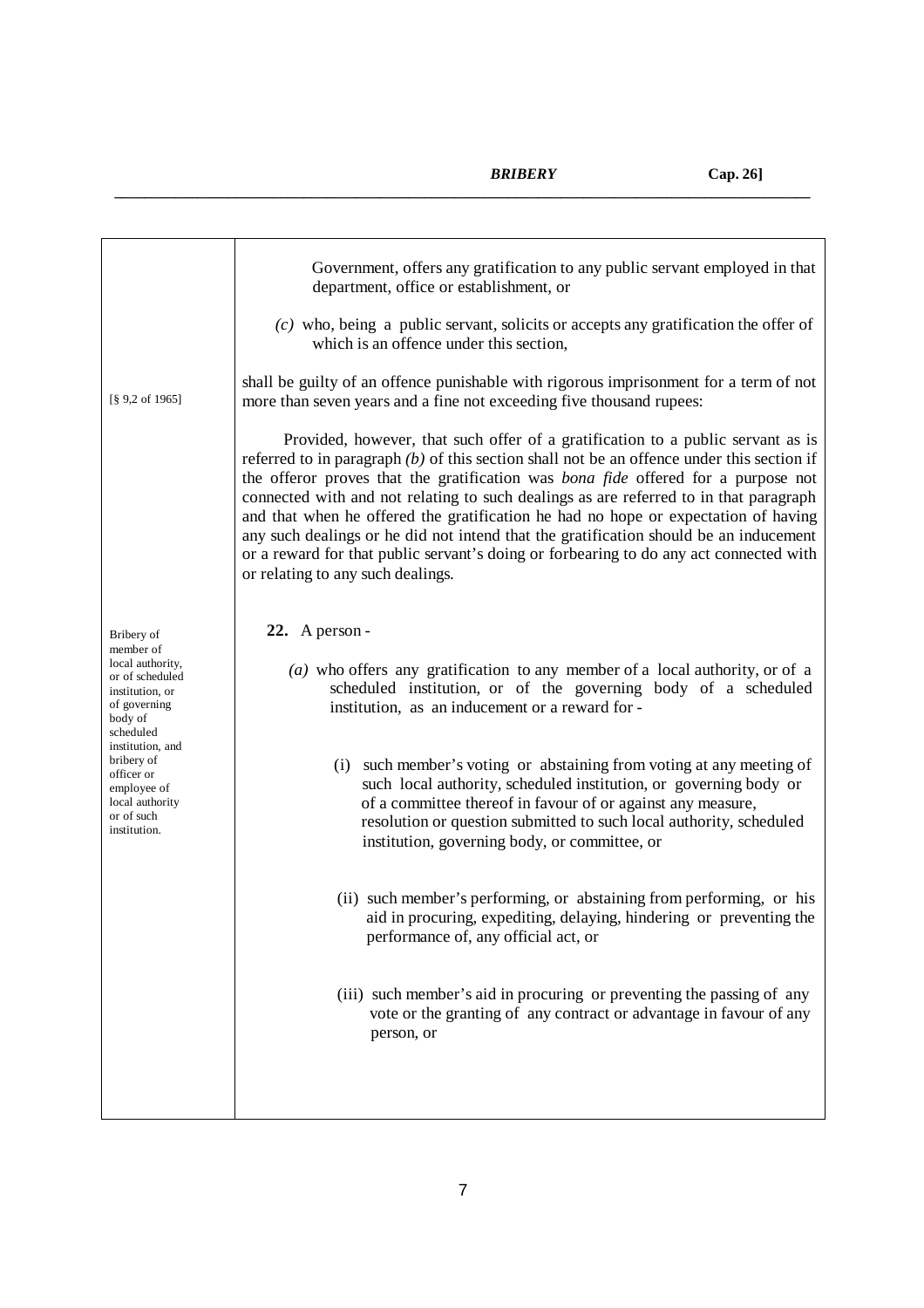| $(b)$ who offers any gratification to any officer or employee of any local authority,<br>or of any scheduled institution, as an inducement or a reward for -                                                                                                                                                                                                                                                                                                                                                      |                                                                                                        |
|-------------------------------------------------------------------------------------------------------------------------------------------------------------------------------------------------------------------------------------------------------------------------------------------------------------------------------------------------------------------------------------------------------------------------------------------------------------------------------------------------------------------|--------------------------------------------------------------------------------------------------------|
| such officer's or employee's performing or abstaining from performing,<br>(i)<br>or his aid in procuring, expediting, delaying, hindering or preventing the<br>performance of, any official act, or                                                                                                                                                                                                                                                                                                               |                                                                                                        |
| such officer's or employee's procuring or preventing the passing of any<br>(ii)<br>vote or the granting of any contract or advantage in favour of any<br>person, or                                                                                                                                                                                                                                                                                                                                               |                                                                                                        |
| $(c)$ who, being such member as is referred to in paragraph $(a)$ of this section,<br>solicits or accepts any gratification as an inducement or a reward for any<br>such act, or any such abstaining, as is referred to in sub-paragraphs (i), (ii)<br>and (iii) of that paragraph, or                                                                                                                                                                                                                            |                                                                                                        |
| (d) who, being such officer or employee as is referred to in paragraph $(b)$ of this<br>section, solicits or accepts any gratification as an inducement or a reward for<br>any such act, or any such abstaining, as is referred to in sub-paragraphs (i)<br>and (ii) of that paragraph,                                                                                                                                                                                                                           | $[9,2$ of 1965.]                                                                                       |
| shall be guilty of an offence punishable with rigorous imprisonment for a term not<br>exceeding seven years and a fine not exceeding five thousand rupees.                                                                                                                                                                                                                                                                                                                                                        |                                                                                                        |
| $23.$ A person -                                                                                                                                                                                                                                                                                                                                                                                                                                                                                                  | Use of threats<br>or fraud to<br>influence vote<br>of member of<br>local authority,<br>or of scheduled |
| $(a)$ who, attempts by any threat, deceit, suppression of the truth or other unlawful<br>means to influence any member of a local authority, or of a scheduled<br>institution, or of the governing body of a scheduled institution in giving or<br>withholding his vote in favour of or against any measure, motion, resolution<br>or question submitted to any meeting, or in not attending any meeting, of<br>such local authority, scheduled institution, or governing body or of any<br>committee thereof, or | institution, or<br>of governing<br>body of<br>scheduled<br>institution.                                |
| $(b)$ who attempts by any such means as in the last preceding paragraph<br>mentioned to influence any member or any officer or employee of a local<br>authority, or of a scheduled institution, or of the governing body of a<br>scheduled institution to aid in procuring or preventing the passing of any<br>vote or the granting of any contract or advantage in favour of any person,<br>or to perform or abstain from performing, or to aid in procuring,<br>expediting,                                     |                                                                                                        |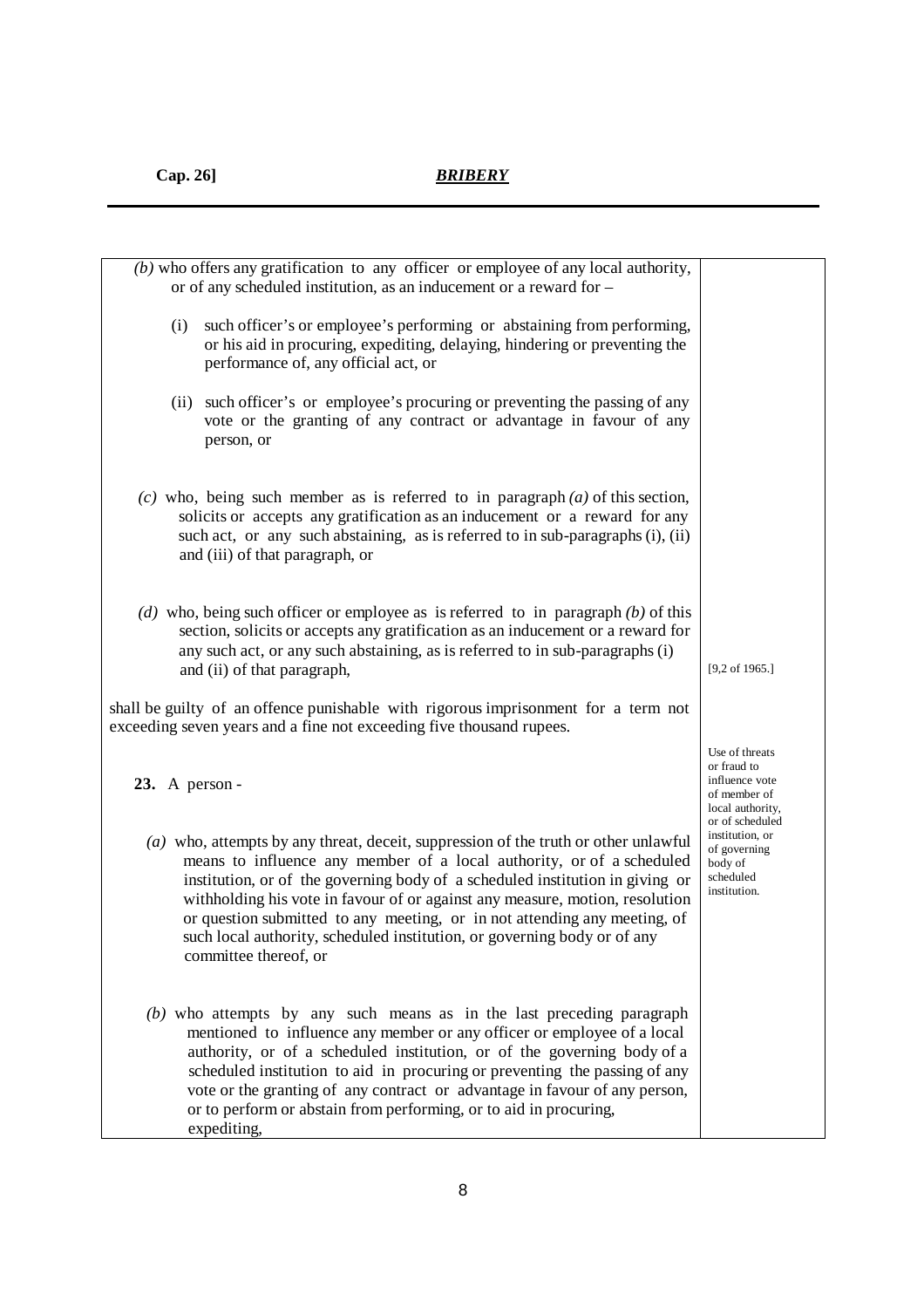|                                                                | <b>BRIBERY</b>                                                                                                                                                                                                                                                                                                                                                                                           | Cap.26] |
|----------------------------------------------------------------|----------------------------------------------------------------------------------------------------------------------------------------------------------------------------------------------------------------------------------------------------------------------------------------------------------------------------------------------------------------------------------------------------------|---------|
|                                                                |                                                                                                                                                                                                                                                                                                                                                                                                          |         |
|                                                                | delaying, hindering or preventing the performance of, any official act.                                                                                                                                                                                                                                                                                                                                  |         |
| $\begin{bmatrix} 8 & 9,2 \text{ of } 1965 \end{bmatrix}$       | shall be guilty of an offence punishable with rigorous imprisonment for a term not<br>exceeding seven years and a fine not exceeding five thousand rupees.                                                                                                                                                                                                                                               |         |
| To own or to<br>have owned<br>property                         | 23A. (I) Where a person has or had acquired any property on or after March 1,<br>1954, and such property $-$                                                                                                                                                                                                                                                                                             |         |
| deemed under<br>this section to<br>be property                 | being money, cannot be or could not have been -<br>$\left(a\right)$                                                                                                                                                                                                                                                                                                                                      |         |
| acquired by<br>bribery or<br>property or                       | part of his known income or receipts, or<br>(i)                                                                                                                                                                                                                                                                                                                                                          |         |
| property to<br>which property<br>acquired by<br>bribery has or | money to which any part of his known receipts has or had been<br>(ii)<br>converted; or                                                                                                                                                                                                                                                                                                                   |         |
| had been<br>converted is to<br>be an offence.                  | being property other than money, cannot be or could not have been -<br>(b)                                                                                                                                                                                                                                                                                                                               |         |
| $[14, 40$ of<br>1958.]                                         | property acquired with any part of his known income,<br>(i)<br><b>or</b>                                                                                                                                                                                                                                                                                                                                 |         |
|                                                                | property which is or was part of his known receipts,<br>(ii)<br><b>or</b>                                                                                                                                                                                                                                                                                                                                |         |
|                                                                | (iii) property to which any part of his known receipts has or had been<br>converted,                                                                                                                                                                                                                                                                                                                     |         |
|                                                                | then, for the purposes of any prosecution under this section, it shall be deemed, until<br>the contrary is proved by him, that such property is or was property which he has or<br>had acquired by bribery or to which he has or had converted any property acquired by<br>him by bribery.                                                                                                               |         |
|                                                                | In subsection $(1)$ . "income" does not include income from bribery,<br>(2)<br>and "receipts" do not include receipts from bribery.                                                                                                                                                                                                                                                                      |         |
| [§ 10,2 of 1965.]                                              | (3) A person who is or had been the owner of any property which is<br>deemed under subsection (1) to be property which he has or had acquired by bribery<br>or to which he has or had converted any property acquired by him by bribery shall be<br>guilty of an offence punishable with rigorous imprisonment for a term of not more<br>than seven years and a fine not exceeding five thousand rupees: |         |
|                                                                | Provided that where such property is or was money deposited to the credit<br>of such person's account in any bank and he satisfies the court that such deposit has<br>or had been made by any other person without his consent or knowledge, he shall not<br>be guilty of an offence under the preceding provisions of this subsection.                                                                  |         |
|                                                                |                                                                                                                                                                                                                                                                                                                                                                                                          |         |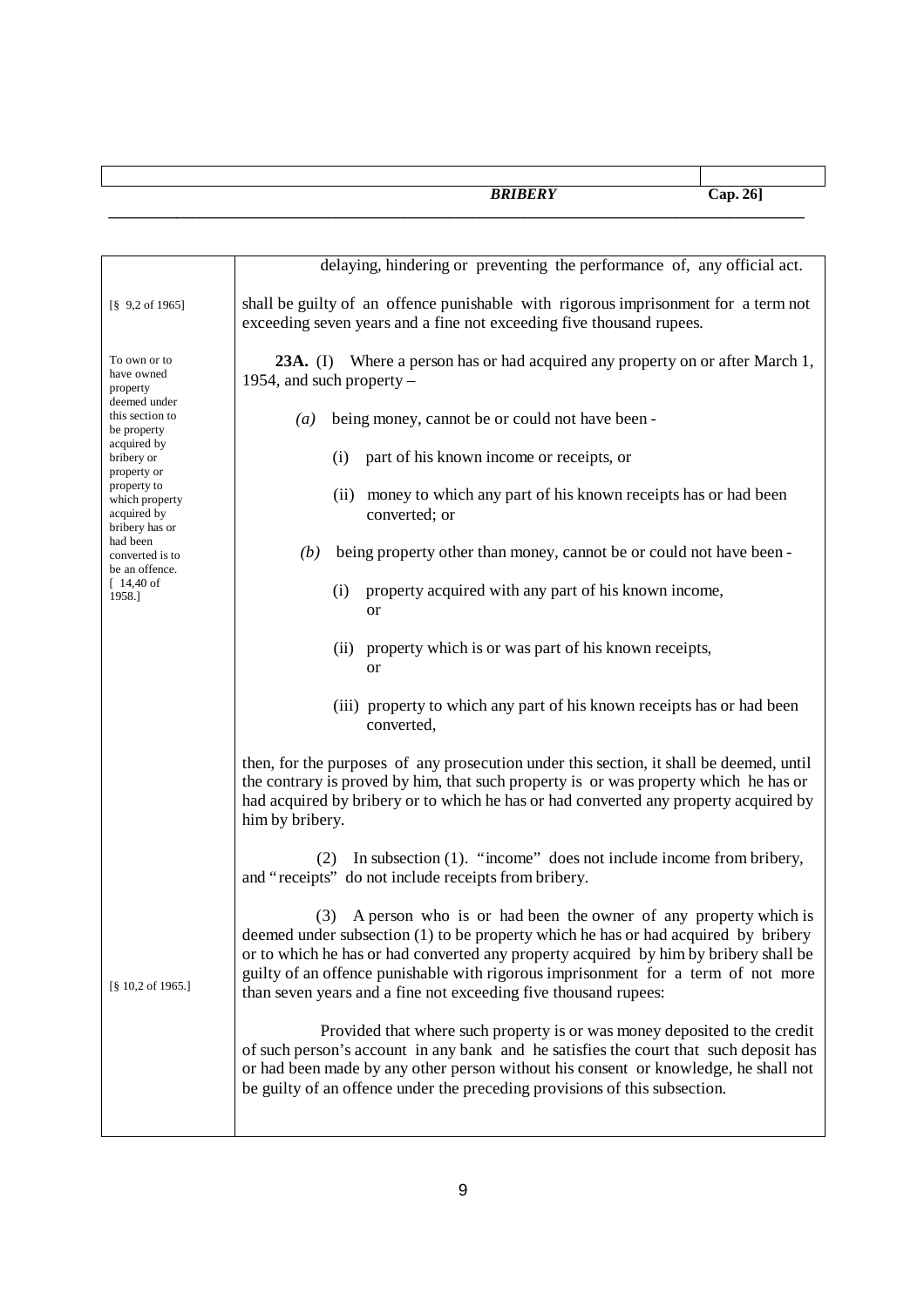ı

| No prosecution for an offence under this section shall be instituted<br>(4)<br>against any person unless the Commission has given such person an opportunity to<br>show cause why he should not be prosecuted for such offence and he has failed to<br>show cause or the cause shown by him is unsatisfactory in the opinion of such<br>Commission.                                                                                                                                                                                                                                                                             | [§ 3,20 of 1994.]                                                                                           |
|---------------------------------------------------------------------------------------------------------------------------------------------------------------------------------------------------------------------------------------------------------------------------------------------------------------------------------------------------------------------------------------------------------------------------------------------------------------------------------------------------------------------------------------------------------------------------------------------------------------------------------|-------------------------------------------------------------------------------------------------------------|
| (5)<br>For the purposes of this section, where a spouse or unmarried child<br>under the age of eighteen years of a person has or had acquired any property movable<br>or immovable on or after March 1, 1954, it shall be presumed until the contrary is<br>proved that such property was acquired by such person aforesaid and not by such<br>spouse or unmarried child, as the case may be.                                                                                                                                                                                                                                   | $\lceil \S$ 9, Law 38 of<br>1974.]                                                                          |
| In any prosecution for an offence under this section a certificate from<br>(6)<br>the Chief Valuer with regard to the value of any immovable property or the cost of<br>construction of any building on such property shall be sufficient proof of such value<br>and cost of construction unless and until the contrary is proved.                                                                                                                                                                                                                                                                                              | $8 \quad 12.9 \text{ of}$<br>1980.1                                                                         |
| In this subsection, "Chief Valuer" means the Chief Valuer of the<br>Government, and includes any Senior Assistant Valuer, or Assistant Valuer of the<br>Government Valuation Department.                                                                                                                                                                                                                                                                                                                                                                                                                                        |                                                                                                             |
| For the purpose of this section "a person" shall mean any person<br>(7)<br>whomsoever, whether or not such person can be shown to have been concerned with<br>any act referred to in section 18 or section 20 or whether or not he is a public servant<br>within the meaning of this Act.                                                                                                                                                                                                                                                                                                                                       | $\lceil$ § 12,9 of<br>1980.]                                                                                |
| 24.<br>Where in any proceedings against any person for any offence under any<br>section in this Part of this Act, it is proved that he accepted any gratification, having<br>grounds to believe or suspect that the gratification was offered in consideration of his<br>doing or forbearing to do any act referred to in that section, he shall be guilty of an<br>offence under that section notwithstanding that he did not actually have the power,<br>right or opportunity so to do or forbear or that he accepted the gratification without<br>intending so to do or forbear or that he did not in fact so do or forbear. | Acceptor of<br>gratification to<br>be guilty<br>notwithstanding<br>that purpose<br>not carried out,<br>& c. |
| 25.<br>(1) A person who attempts to commit or to cause the commission of an<br>offence under this Part of this Act and in such attempt does any act towards the<br>commission of that offence shall be guilty of an offence and shall be tried in the same<br>manner, and shall upon conviction be liable to the same punishment, as is prescribed<br>by this Act for the first-mentioned offence.                                                                                                                                                                                                                              | Attempt to<br>commit, and<br>abetment of,<br>an offence<br>under this<br>Part.                              |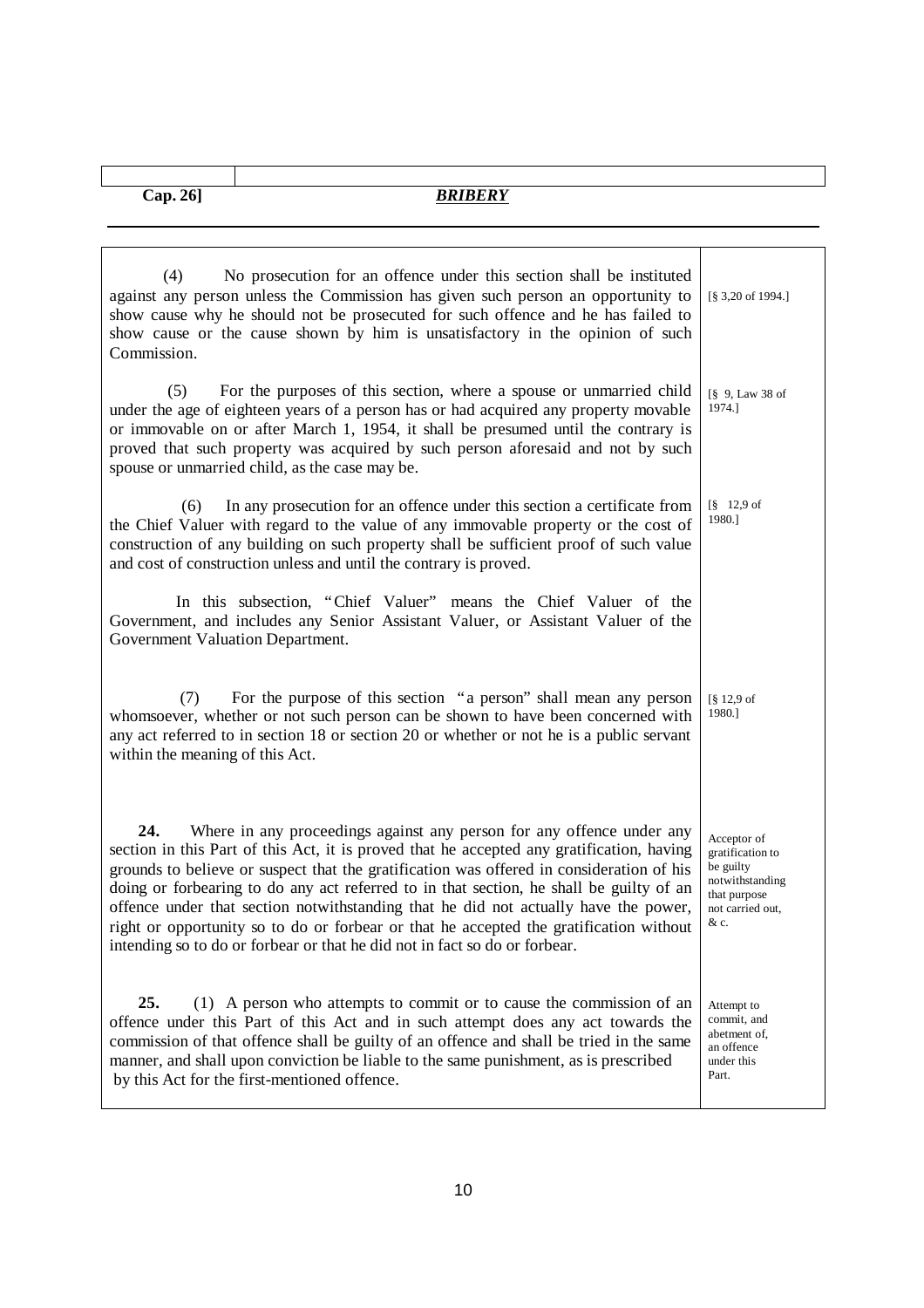*\_\_\_\_\_\_\_\_\_\_\_\_\_\_\_\_\_\_\_\_\_\_\_\_\_\_\_\_\_\_\_\_\_\_\_\_\_\_\_\_\_\_\_\_\_\_\_\_\_\_\_\_\_\_\_\_\_\_\_\_\_\_\_\_\_\_\_\_\_\_\_\_\_\_\_\_\_\_\_\_\_\_\_\_\_\_\_\_\_\_\_\_*

|                                                                                                                                        | (2) A person who abets an offence under this Part of this Act shall be guilty of<br>an offence and shall be tried in the same manner, and shall upon conviction be liable<br>to the same punishment, as is prescribed by this Act for the first-mentioned offence.<br>In this subsection the expression "abet" shall have the same meaning as in sections<br>100 and 101 of the Penal Code.                                                                                                                                                                                                       |
|----------------------------------------------------------------------------------------------------------------------------------------|---------------------------------------------------------------------------------------------------------------------------------------------------------------------------------------------------------------------------------------------------------------------------------------------------------------------------------------------------------------------------------------------------------------------------------------------------------------------------------------------------------------------------------------------------------------------------------------------------|
| [§ 10 Law 38.<br>of 1974.]                                                                                                             | A person who conspires with any other person to commit an offence under<br>(3)<br>this Part of this Act shall be guilty of an offence and shall be tried in the same manner<br>and shall upon conviction be liable to the same punishment as is prescribed by this<br>Act for the first-mentioned offence. In this subsection, the expression "conspire"<br>shall have the same meaning as in section 113A of the Penal Code.                                                                                                                                                                     |
| When penalty<br>to be imposed<br>in addition to<br>other<br>punishment.<br>$\lceil$ § 11 2 of 1965.]<br>$[\S 13, 9 \text{ of } 1980.]$ | 26. Where a court convicts any person of an offence committed by the<br>acceptance of any gratification in contravention of any provision of this Part of this<br>Act, then, if that gratification is a sum of money or if the value of that gratification<br>can be assessed, the court shall, in addition to the court's imposing on that person any<br>other punishment, order him to pay as a penalty, within such time as may be specified<br>in the order, a sum which is equal to the amount of that gratification or is, in the<br>opinion of the court, the value of that gratification. |
| Additional fine<br>to be imposed.<br>$\lbrack \S 11, Law 38 \rbrack$<br>of 1974.]<br>$[\S 14, 9 \text{ of } 1980]$                     | 26A. Where the High Court convicts any person of an offence under section<br>23A. it shall, in addition to any other penalty that it is required to impose under this<br>Act, impose a fine of not less than the amount which such court has found to have<br>been acquired by bribery or by the proceeds of bribery or converted to property by<br>bribery, or by the proceeds of bribery and not more than three times such amount.                                                                                                                                                             |
| $[\S 4, 20 \text{ of } 1994.]$                                                                                                         | 27. Repealed                                                                                                                                                                                                                                                                                                                                                                                                                                                                                                                                                                                      |
| Recovery of<br>fine or penalty<br>imposed by<br>court.                                                                                 | 28. (1) A fine or a penalty imposed by a court on any person for bribery may<br>be recovered as if the order imposing the fine or the penalty were a decree entered by<br>the District Court in favour of the State and against that person.                                                                                                                                                                                                                                                                                                                                                      |
| $\lceil$ § 13,2 of 1965.]<br>$\lceil$ § 16,9 of 1980.]                                                                                 | $*(3)$ Where the person liable to pay the fine or penalty referred to in the<br>preceding provisions of this section was a public servant on the date of<br>commission of the offence for which the fine or penalty was imposed, then,<br>notwithstanding anything to the contrary in any other written law, any movable<br>or immovable property acquired after that date by the spouse of, or a son or<br>daughter maintained by, such person shall, in addition to the movable and                                                                                                             |

? Subsections (2) and (3) are repealed by Act No. 2 of 1965.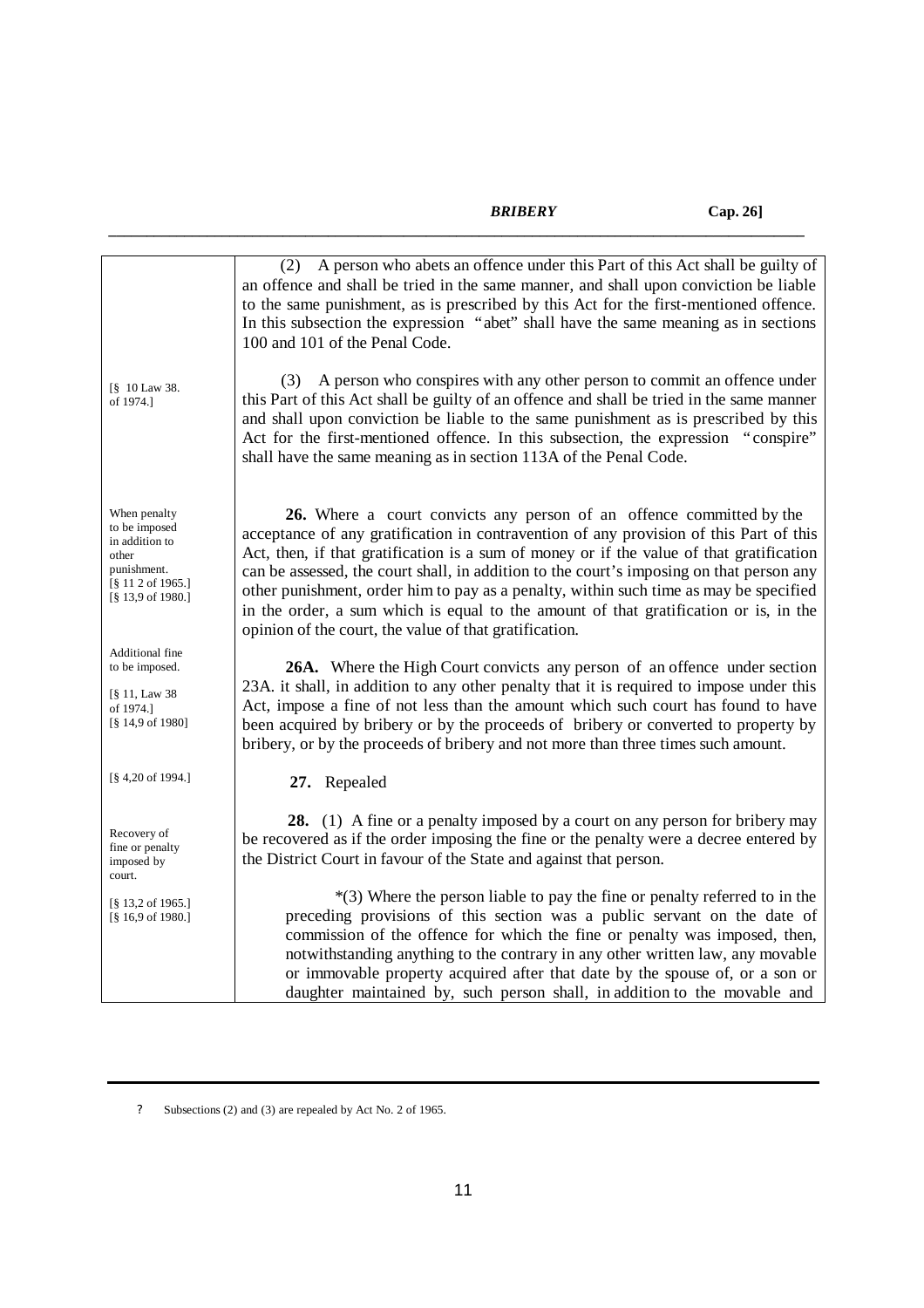| immovable property of such person, be liable to be seized and sold for the recovery<br>of the amount of such fine or penalty, if the property so acquired –                                                                                                                                                                                                                                                                                         |                                                                                                                                  |  |  |  |  |  |  |
|-----------------------------------------------------------------------------------------------------------------------------------------------------------------------------------------------------------------------------------------------------------------------------------------------------------------------------------------------------------------------------------------------------------------------------------------------------|----------------------------------------------------------------------------------------------------------------------------------|--|--|--|--|--|--|
| $(a)$ was purchased by such spouse, son or daughter, or                                                                                                                                                                                                                                                                                                                                                                                             |                                                                                                                                  |  |  |  |  |  |  |
| $(b)$ was purchased in the name of such spouse, son or daughter by the person<br>liable to pay such fine or penalty, or                                                                                                                                                                                                                                                                                                                             |                                                                                                                                  |  |  |  |  |  |  |
| $(c)$ was acquired by such spouse, son or daughter by purchase, gift or otherwise<br>from the person who offered the gratification for the acceptance of which<br>the person liable to pay such fine or penalty became so liable, or                                                                                                                                                                                                                |                                                                                                                                  |  |  |  |  |  |  |
| (d) was acquired by testate or intestate succession from the person liable to pay<br>such fine or penalty.                                                                                                                                                                                                                                                                                                                                          |                                                                                                                                  |  |  |  |  |  |  |
| *28A. (1) Notwithstanding anything to the contrary in any other provision of this<br>Act, where a court convicts a person of an offence under this Part of this Act, the<br>court may in lieu of imposing a penalty or fine under section 26 or section 26A, make<br>order that any movable or immovable property found to have been acquired by<br>bribery or by the proceeds of bribery, be forfeited to the State free from all<br>encumbrances: | Forfeiture<br>of property<br>in relation<br>to which<br>an offence<br>has been<br>committed.<br>$\lceil 5,20 \text{ of } \rceil$ |  |  |  |  |  |  |
| Provided however that, in determining whether an order of forfeiture should be<br>made, the court shall be entitled to take into consideration whether such an order is<br>likely to prejudice the rights of a <i>bona fide</i> purchaser for value or any person who has<br>acquired, for value a <i>bona fide</i> interest in such property.                                                                                                      | 1994.]                                                                                                                           |  |  |  |  |  |  |
| (2) An order made under subsection (1) shall take effect $-$                                                                                                                                                                                                                                                                                                                                                                                        |                                                                                                                                  |  |  |  |  |  |  |
| (a) where an appeal has been made to the Court of Appeal or the<br>Supreme Court against the order of forfeiture, upon the<br>determination of such appeal confirming or upholding the order of<br>forfeiture;                                                                                                                                                                                                                                      |                                                                                                                                  |  |  |  |  |  |  |
| $(b)$ where no appeal has been preferred to the Court of Appeal against<br>the order of forfeiture, after the expiration of the period within<br>which an appeal may be preferred to the Court of Appeal against<br>such order of Court.                                                                                                                                                                                                            |                                                                                                                                  |  |  |  |  |  |  |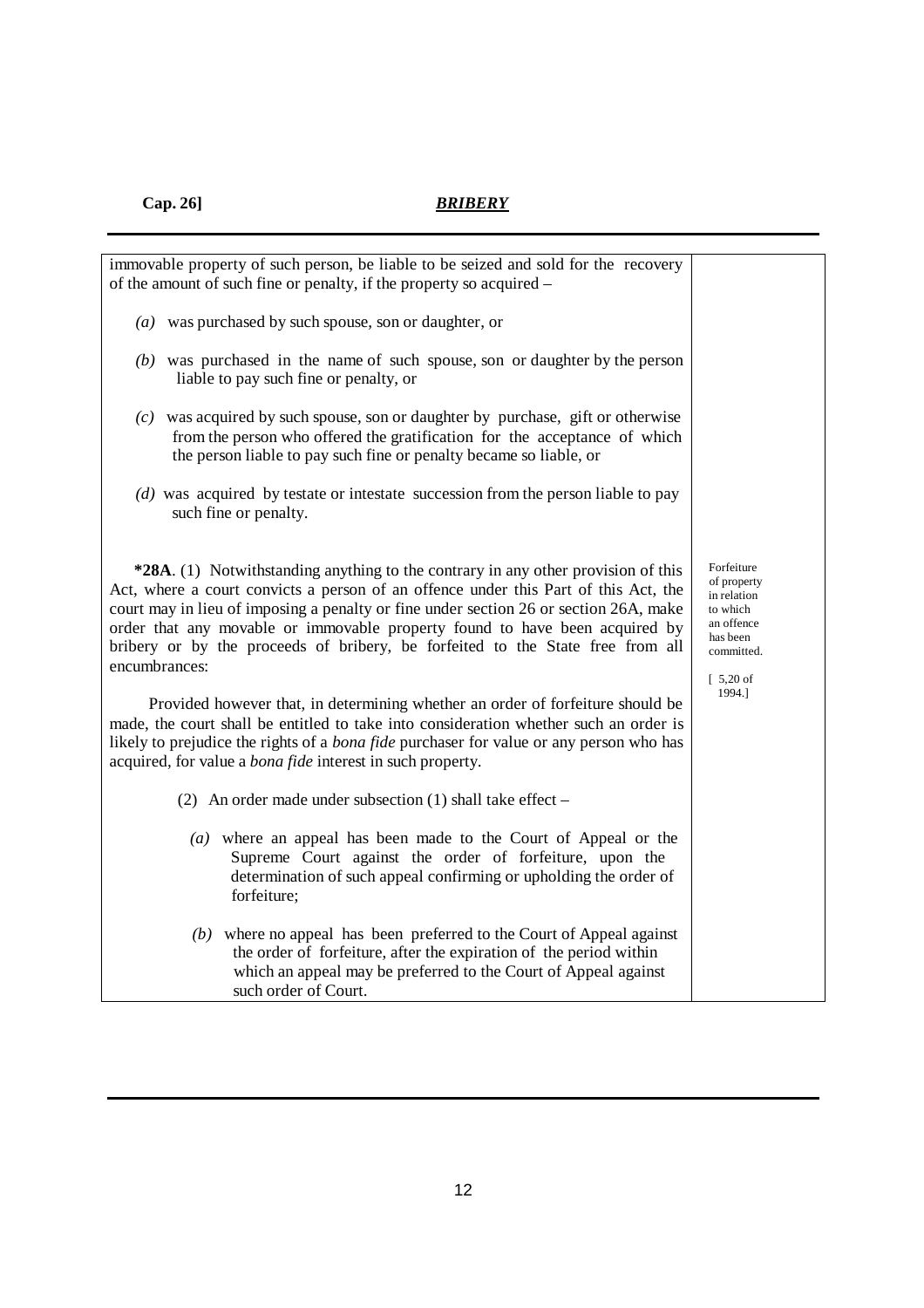\* Section 28A shall be deemed for all purposes to have come into force on the date of commencement of the principal enactment and accordingly, the punishment described therein may be imposed for an offence committed prior section 18 of Act No. 20 of 1994.

*BRIBERY* **Cap. 26]**

| Effect of a                                                                                                                                                                              | Where a person is convicted or found guilty of bribery by a court or a<br>29.                                                                                                                                                                                                                                                                                                                                                                                                                                                                                                                                                 |
|------------------------------------------------------------------------------------------------------------------------------------------------------------------------------------------|-------------------------------------------------------------------------------------------------------------------------------------------------------------------------------------------------------------------------------------------------------------------------------------------------------------------------------------------------------------------------------------------------------------------------------------------------------------------------------------------------------------------------------------------------------------------------------------------------------------------------------|
| conviction of a<br>person of<br>bribery by a<br>court or the                                                                                                                             | commission of inquiry, then, by reason of such conviction of finding -                                                                                                                                                                                                                                                                                                                                                                                                                                                                                                                                                        |
| finding of a<br>commission of<br>inquiry that a<br>person is guilty<br>of bribery.<br>$\frac{8}{9}$ 18,40 of<br>1958.]<br>$\begin{bmatrix} \S & 17.9 \text{ of} \end{bmatrix}$<br>1980]. | $(a)$ he shall become incapable for a period of seven years from the date of<br>such conviction or finding of being registered as an elector or of voting<br>at any election under the Ceylon (Parliamentary Elections) Order in<br>Council, 1946, or for a period of five years under the Local Authorities<br>Elections Ordinance, or of being elected or appointed as a Member of<br>Parliament or as a member of a local authority, and, if at that date he<br>has been elected or appointed as a Member of Parliament or member<br>of a local authority, his election or appointment shall be vacated from<br>that date; |
|                                                                                                                                                                                          | he shall be disqualified for all time from being employed as a public<br>(b)<br>servant and from being elected or appointed to a scheduled institution<br>or to the governing body of a scheduled institution;                                                                                                                                                                                                                                                                                                                                                                                                                |
|                                                                                                                                                                                          | he shall, if he is a member of a scheduled institution or of the governing<br>(c)<br>body of a scheduled institution, cease to be such member from the date<br>of such conviction or finding; and                                                                                                                                                                                                                                                                                                                                                                                                                             |
|                                                                                                                                                                                          | he shall, if he is a public servant, cease to be a public servant from the<br>(d)<br>date of such conviction or finding and, notwithstanding anything to the<br>contrary in any other written law, be deemed to have been dismissed<br>on that date by the authority empowered by law to dismiss him.                                                                                                                                                                                                                                                                                                                         |
|                                                                                                                                                                                          | 30.<br>All offences under this Part of this Act shall be cognizable offences for<br>the purpose of the application of the provisions of the Code of Criminal Procedure<br>Act notwithstanding anything contained in the First Schedule of that Act.                                                                                                                                                                                                                                                                                                                                                                           |
| Offences under<br>this Part to be<br>cognizable.                                                                                                                                         | <b>30A.</b> (1) Where any officer, appointed to assist the Commission detects any<br>person accepting, soliciting or offering an illegal gratification, such officer shall -                                                                                                                                                                                                                                                                                                                                                                                                                                                  |
| Procedure on<br>detection of                                                                                                                                                             | (a) without unnecessary delay take such person before any Magistrate; or                                                                                                                                                                                                                                                                                                                                                                                                                                                                                                                                                      |
| person receiving<br>illegal<br>gratification.<br>$86,20$ of<br>1994.]                                                                                                                    | produce such person before any Magistrate with a certificate under the<br>(b)<br>hand of the Director-General that such person has been detected<br>accepting, soliciting or offering an illegal gratification; or                                                                                                                                                                                                                                                                                                                                                                                                            |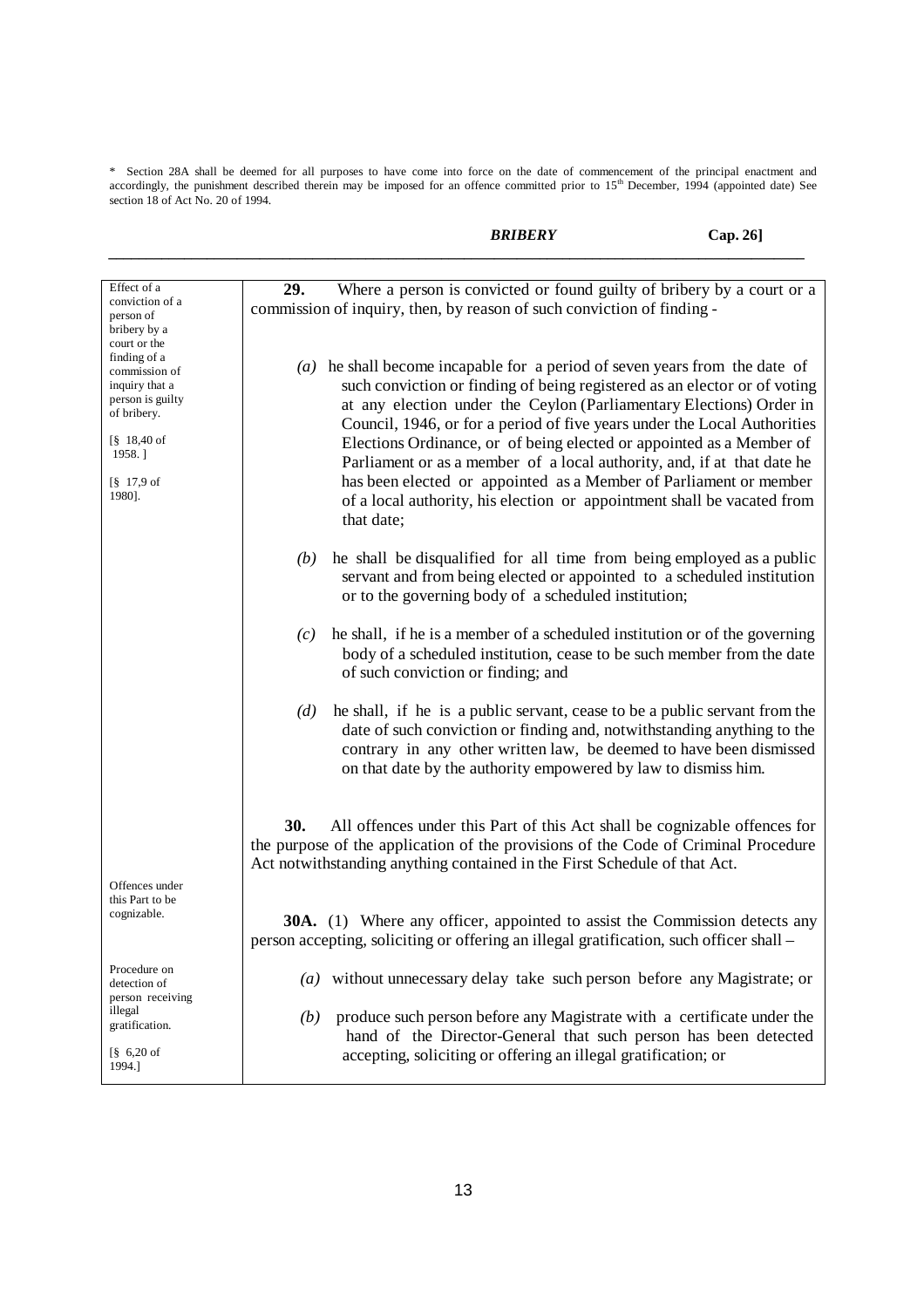| produce before the Magistrate any currency notes alleged to have been<br>(c)<br>accepted, solicited or offered as an illegal gratification by the person referred to in<br>paragraph $(a)$ or $(b)$ together with a report under the hand of the Director General that<br>such notes were alleged to have been so accepted, solicited or offered.                                                                                                                                                        |                                                                    |
|----------------------------------------------------------------------------------------------------------------------------------------------------------------------------------------------------------------------------------------------------------------------------------------------------------------------------------------------------------------------------------------------------------------------------------------------------------------------------------------------------------|--------------------------------------------------------------------|
| (2) Where a person is produced before any Magistrate, under paragraph $(b)$ of<br>subsection (1), the Magistrate shall remand such person until the conclusion of the<br>trial:                                                                                                                                                                                                                                                                                                                          |                                                                    |
| Provided however, that the Magistrate may, in exceptional circumstances and for<br>reasons to be recorded release such person on bail at any time prior to the conclusion<br>of the trial.                                                                                                                                                                                                                                                                                                               |                                                                    |
| (3)<br>Where any currency notes are produced before any Magistrate under<br>paragraph $(c)$ of subsection (1) the Magistrate shall issue a certificate under his hand<br>to the effect that notes of the denominations and numbers set out in the certificate<br>were produced before him and such certificate shall be admissible in any proceedings<br>instituted against the person alleged to have accepted, solicited or offered such notes<br>in lieu of producing such notes in such proceedings. |                                                                    |
| Notwithstanding the provisions of subsection (2), in any proceeding under<br>(4)<br>paragraph (a) or paragraph (b) of subsection (1), where the Commission informs the<br>Magistrate that it does not propose to institute proceedings against the person in<br>custody such person shall be discharged forthwith.                                                                                                                                                                                       |                                                                    |
| <b>PART III</b>                                                                                                                                                                                                                                                                                                                                                                                                                                                                                          |                                                                    |
| <b>COMMISSIONS OF INQUIRY</b>                                                                                                                                                                                                                                                                                                                                                                                                                                                                            |                                                                    |
| 31.<br>Repealed                                                                                                                                                                                                                                                                                                                                                                                                                                                                                          | [§19,9 of 1980.]                                                   |
| 32.<br>(1) The President may appoint, by warrant under the Public Seal of the<br>Republic, a commission of inquiry consisting of one or more members to inquire into<br>and report on any allegations of bribery -                                                                                                                                                                                                                                                                                       | Power to<br>appoint<br>commissions of<br>inquiry to<br>investigate |
| made generally against the Cabinet of Ministers, or the Members of<br>$\left(a\right)$<br>Parliament, or the members of any local authority, or the persons<br>appointed by the President to any office, or the members, directors, or<br>governing body of any scheduled institution, or                                                                                                                                                                                                                | allegations of<br>bribery.                                         |
| made against any particular person or persons specified in paragraph (a)<br>(b)<br>of this subsection.                                                                                                                                                                                                                                                                                                                                                                                                   |                                                                    |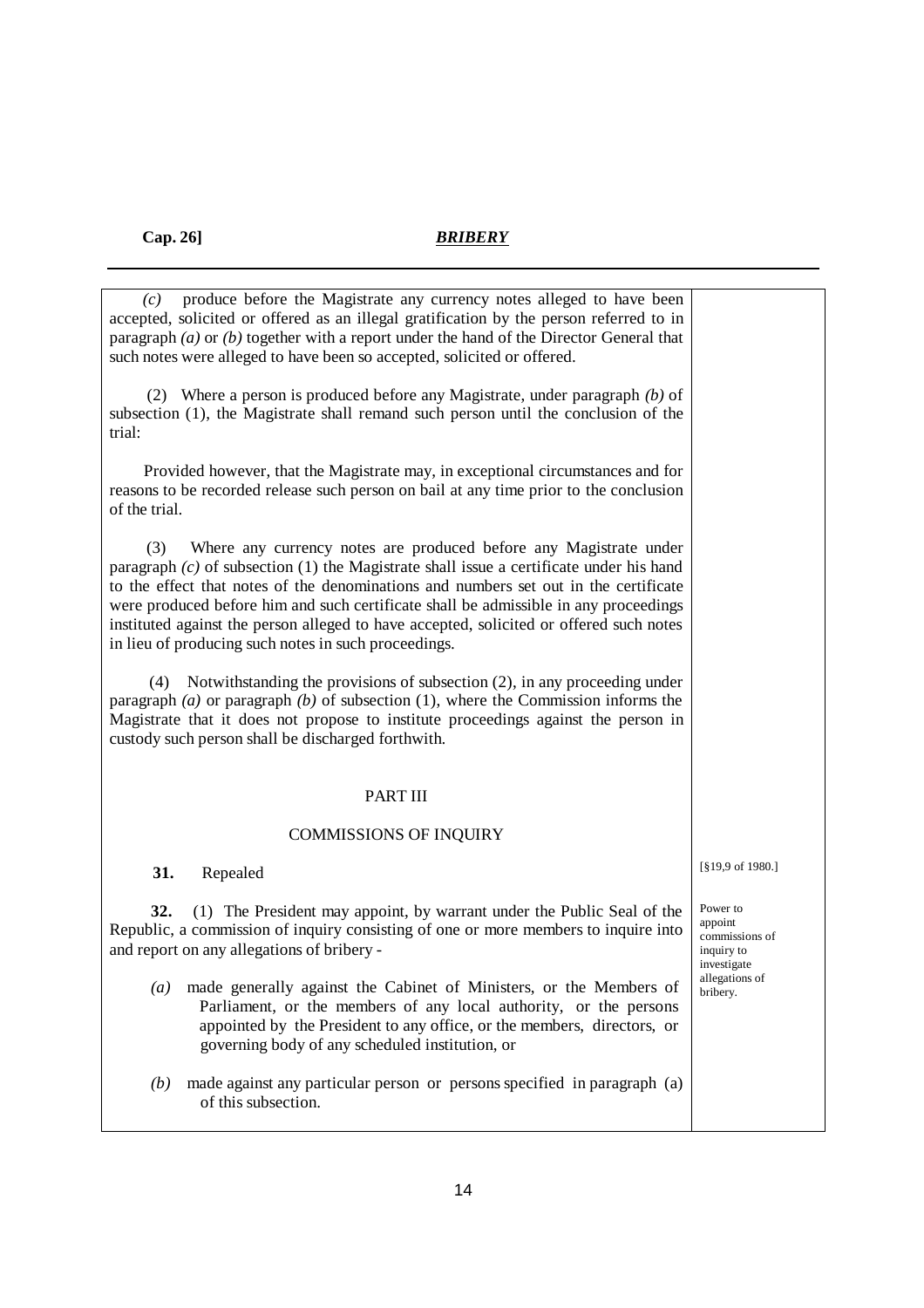|                                                                   | (2) A warrant appointing a commission of inquiry under this Act shall contain<br>such particulars as are required by subsection (2) of section 2 of the Commissions of<br>Inquiry Act, to be set out in a warrant issued under that Act.                                                                                                                                                                                                                                                    |
|-------------------------------------------------------------------|---------------------------------------------------------------------------------------------------------------------------------------------------------------------------------------------------------------------------------------------------------------------------------------------------------------------------------------------------------------------------------------------------------------------------------------------------------------------------------------------|
| Application of<br>provisions of<br>Commissions<br>of Inquiry Act. | 33. Upon the appointment of a commission of inquiry under this Act, the<br>provisions of the Commissions of Inquiry Act other than the provisions of<br>subsection (1) of section 2 and the provisions of section 17, shall apply in like<br>manner as if such commission were appointed under that Act.                                                                                                                                                                                    |
| Powers of<br>commissions of<br>inquiry.                           | (1) A commission of inquiry shall, in addition to the powers under the<br>34.<br>Commission of Inquiry Act, have -                                                                                                                                                                                                                                                                                                                                                                          |
|                                                                   | $(a)$ the power to cause summons on any person issued in proceedings before<br>the commission to be served in any manner specified in paragraphs (a),<br>$(b)$ , $(c)$ , $(d)$ and $(e)$ of section 12;                                                                                                                                                                                                                                                                                     |
|                                                                   | $(b)$ the power to issue warrants of arrest in case of disobedience to<br>summons;                                                                                                                                                                                                                                                                                                                                                                                                          |
|                                                                   | $(c)$ the power to require by written notice the person or each person in<br>respect of whom the commission is holding an inquiry to furnish a<br>sworn statement in writing enumerating all movable or immovable<br>property belonging to or possessed by such person and by the spouse,<br>sons and daughters of such person, and specifying that date on which<br>each of the properties enumerated was acquired whether by way of<br>purchase, gift, bequest, inheritance or otherwise; |
|                                                                   | $(d)$ the power to require by written notice any other person to furnish a<br>sworn statement in writing enumerating all movable or immovable<br>property belonging to or possessed by such person where the<br>commission has reasonable grounds to believe that such information<br>can assist the inquiry;                                                                                                                                                                               |
| $\S 20,40$ of<br>1958.]                                           | $(e)$ the power, in regard to the person or each person in respect of whom the<br>inquiry is held and in regard to the spouse, sons and daughters of that<br>person, to require by written notice any bank, or any department, office<br>or establishment of the Government, or any local authority or scheduled<br>institution to produce any such books and documents, and to furnish<br>any such certified copies and any such information, as the Bribery                               |
|                                                                   | Commissioner may require under section 4 to be produced or<br>furnished; and                                                                                                                                                                                                                                                                                                                                                                                                                |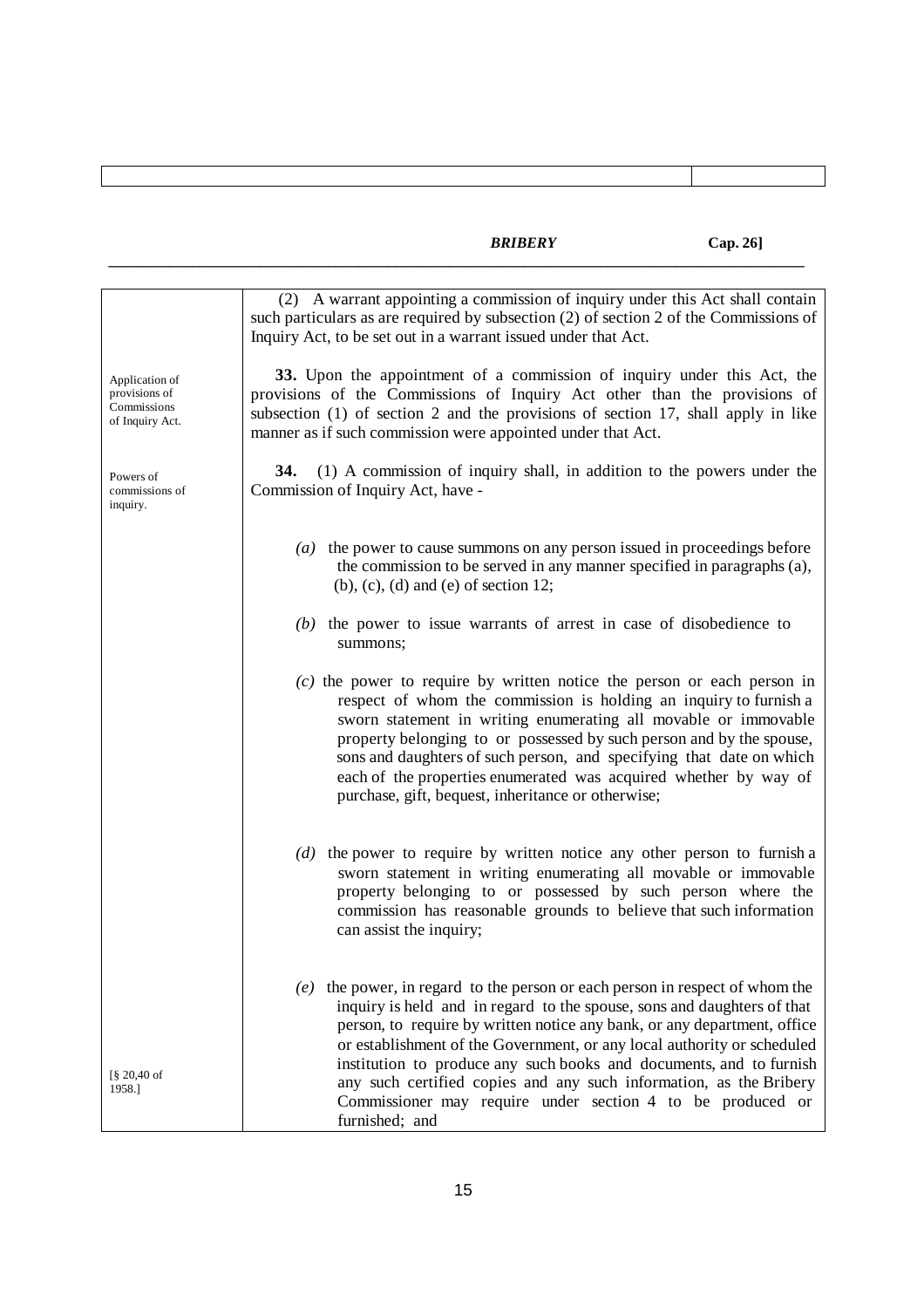| such other powers as may be conferred on the commission by the President<br>(f)<br>either by the warrant constituting the commission or by any subsequent<br>warrant.                                                                                                                                                                                    |                                                                                                         |
|----------------------------------------------------------------------------------------------------------------------------------------------------------------------------------------------------------------------------------------------------------------------------------------------------------------------------------------------------------|---------------------------------------------------------------------------------------------------------|
| (2) A warrant of arrest issued by a commission of inquiry -                                                                                                                                                                                                                                                                                              |                                                                                                         |
| $(a)$ shall be under the hand of the chairman of the commission or, if the<br>commission consists of a sole commissioner, under the hand of such<br>commissioner, and                                                                                                                                                                                    |                                                                                                         |
| $(b)$ shall be executed by any police officer to whom it is directed.                                                                                                                                                                                                                                                                                    |                                                                                                         |
| No stamp duty shall be payable for any such warrant of arrest.                                                                                                                                                                                                                                                                                           |                                                                                                         |
| A commission of inquiry shall treat all information obtained by it under<br>(3)<br>paragraph $(d)$ of subsection $(1)$ with the strictest secrecy and shall not divulge such<br>information to any person other than the Commission, the person in respect of whom<br>the inquiry is held, or any attorney-at-law appearing for that person.             | [§ 20,40 of<br>1958.]                                                                                   |
| Where a person in respect of whom a commission of inquiry refuses or<br><b>35.</b><br>neglects to attend the inquiry, the commission may proceed with the inquiry in his<br>absence.                                                                                                                                                                     | Inquiry despite<br>absence of<br>person affected.                                                       |
| (1) A commission of inquiry may cause the evidence given before it to be<br>36.<br>taken down in such language as it may deem proper.                                                                                                                                                                                                                    | Language of<br>evidence.                                                                                |
| Where any evidence is given before a commission of inquiry in a<br>(2)<br>language which any member of the commission does not understand, it shall be<br>interpreted into a language understood by that member.                                                                                                                                         |                                                                                                         |
| (1) Every offence of contempt committed against or in disrespect of the<br>37.<br>authority of a commission of inquiry shall be communicated to the President of the<br>Court of Appeal by letter under the hand of the chairman of the commission or,<br>where the commission consists of a sole commissioner, under the hand of such<br>commissioner.  | Offence of<br>contempt<br>against<br>commission of<br>inquiry to be<br>communicated<br>to the President |
| The President of the Court of Appeal shall, upon his receiving from a<br>(2)<br>commission of inquiry a communication under subsection $(1)$ , issue a rule <i>nisi</i> for<br>contempt of court on the person named in that communication, as having committed<br>the offence of contempt against or in disrespect of the authority of that commission. | of the Court of<br>Appeal.                                                                              |
| A person on whom a rule <i>nisi</i> is issued under subsection (2) shall be<br>(3)                                                                                                                                                                                                                                                                       |                                                                                                         |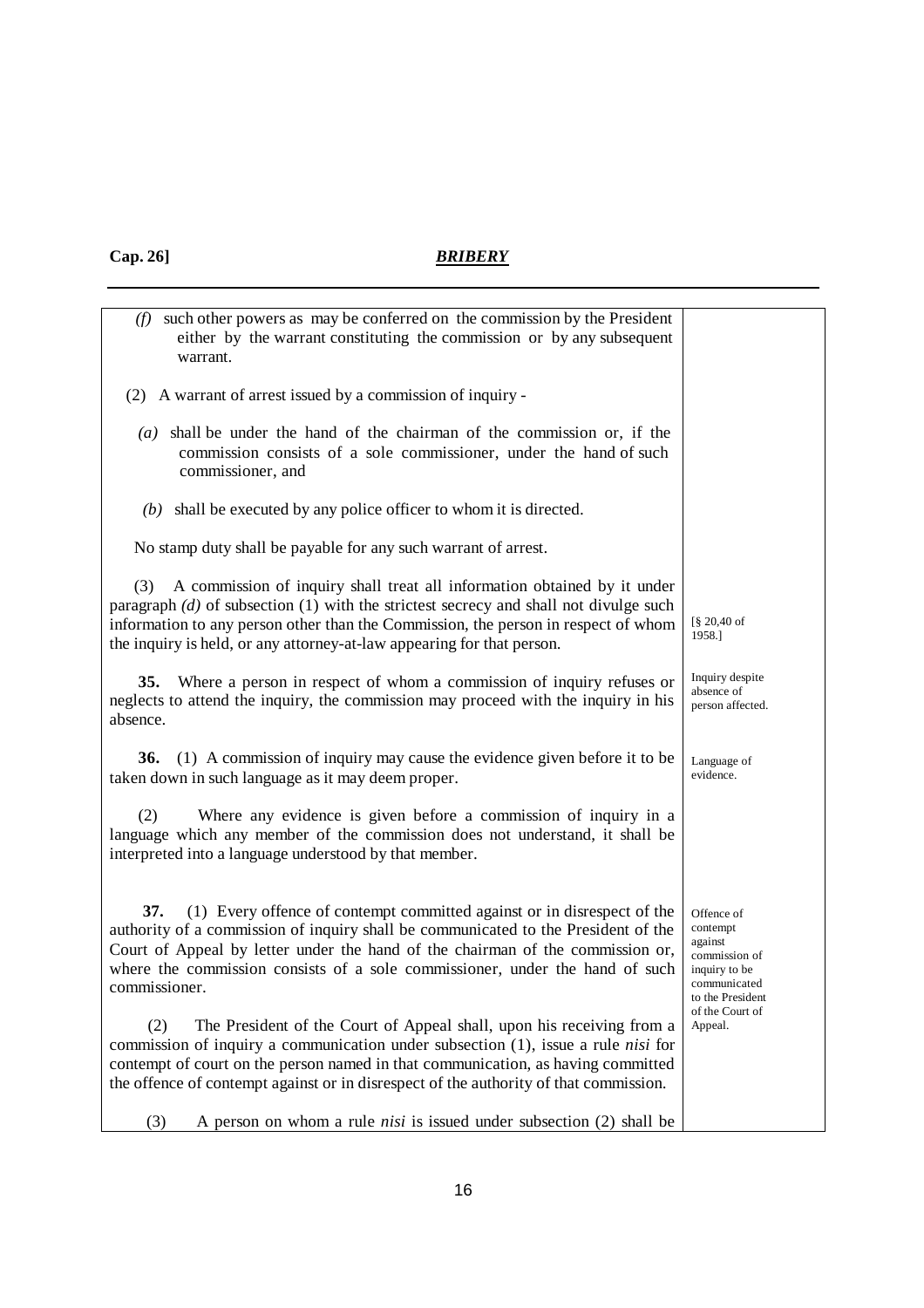| liable to be punished unless he shows cause to the satisfaction of the Court of |  |  |  |  |  |  |
|---------------------------------------------------------------------------------|--|--|--|--|--|--|
| Appeal.                                                                         |  |  |  |  |  |  |
|                                                                                 |  |  |  |  |  |  |
|                                                                                 |  |  |  |  |  |  |

|                                                                                     | In any proceedings against any person for the offence of contempt<br>(4)<br>committed against or in disrespect of the authority of a commission of inquiry,<br>no member of that commission shall be liable to be summoned as a witness by<br>that person, but the Court of Appeal may, if that court considers it necessary to<br>do so, examine a member of that commission.                                                                                                                                                          |
|-------------------------------------------------------------------------------------|-----------------------------------------------------------------------------------------------------------------------------------------------------------------------------------------------------------------------------------------------------------------------------------------------------------------------------------------------------------------------------------------------------------------------------------------------------------------------------------------------------------------------------------------|
| Publication of<br>report of<br>commission of<br>inquiry.                            | 38.<br>The President shall order the publication of the report of a<br>(1)<br>commission of inquiry if in his opinion the public interest will not suffer by<br>such publication.                                                                                                                                                                                                                                                                                                                                                       |
|                                                                                     | Where the President decides not to publish the report of a commission<br>(2)<br>of inquiry on the ground that the public interest will suffer by its publication, he<br>shall, on being requested so to do by a resolution passed by Parliament, order<br>the publication of such report.                                                                                                                                                                                                                                               |
| Assessment of<br>value of<br>gratification                                          | (1) Where a commission of inquiry finds that any person is guilty of<br>39.<br>bribery by having accepted a gratification -                                                                                                                                                                                                                                                                                                                                                                                                             |
| where<br>commission of<br>inquiry finds<br>person guilty<br>of bribery by<br>having | $(a)$ the commission shall, if that gratification is a sum of money, state that<br>sum, or. if the value of that gratification can be assessed, assess and declare that<br>value, in its report, and                                                                                                                                                                                                                                                                                                                                    |
| accepted a<br>gratification.                                                        | $(b)$ the Attorney-General shall in writing communicate such finding to that<br>person and, if a sum is specified in that report as the amount or the value of that<br>gratification, direct that person to pay that sum to the Attorney-General within<br>such time as may be specified in the direction.                                                                                                                                                                                                                              |
| $\S 20.9$ of<br>1980.)                                                              | If a person fails to pay the sum directed by the Attorney-General<br>(2)<br>under subsection (1) to be paid, the Attorney-General may apply to the High<br>Court for an order, and the High Court shall upon such application make an<br>order, for the payment of that sum by that person, and, if that person fails to pay<br>that sum within the time allowed by the order, that sum may be recovered in<br>like manner as if the order were a decree entered by a District Court in favour<br>of the State and against that person. |
|                                                                                     | If the person liable to pay the sum referred to in subsection $(2)$ was a<br>(3)<br>public servant on the date of his acceptance of the gratification, the provisions<br>of subsection (3) of section 28 shall, for the purpose of the recovery of that sum,                                                                                                                                                                                                                                                                            |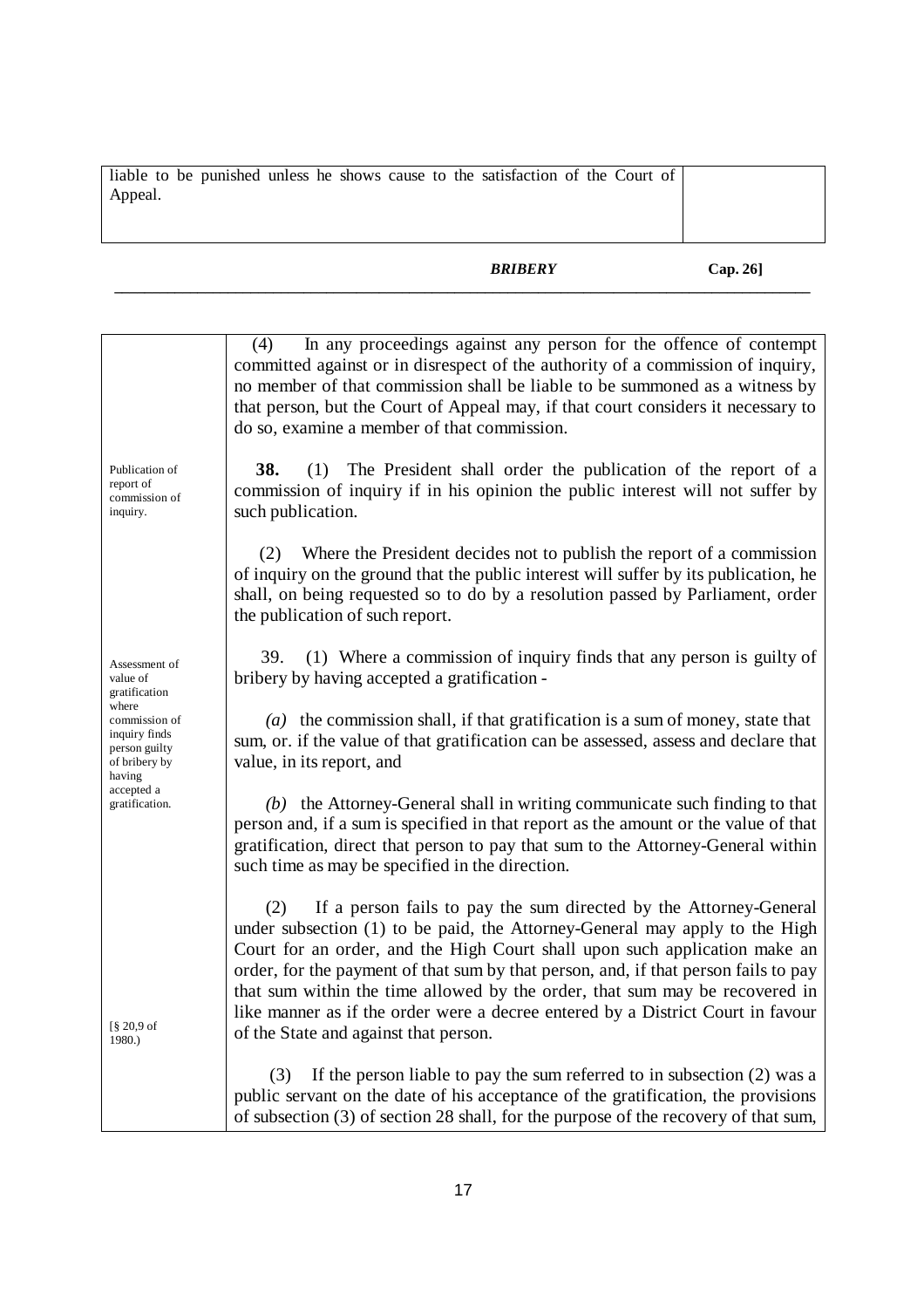| $\frac{8}{9}$ 20,9 of | apply in like manner as if that sum were a penalty imposed by the High Court |
|-----------------------|------------------------------------------------------------------------------|
| 1980.)                | under section 26.                                                            |
|                       |                                                                              |

| (4) In the proceedings in the High Court for the recovery of the sum referred to in<br>subsection $(2)$ , it shall not be competent for that court or for anyone to question the<br>sum declared by the commission of inquiry to be the amount, or the value, of the<br>gratification.                                                                                                                                                   | $\sqrt{20,9}$ of<br>1980.]                                                                                                          |
|------------------------------------------------------------------------------------------------------------------------------------------------------------------------------------------------------------------------------------------------------------------------------------------------------------------------------------------------------------------------------------------------------------------------------------------|-------------------------------------------------------------------------------------------------------------------------------------|
| *PART V                                                                                                                                                                                                                                                                                                                                                                                                                                  |                                                                                                                                     |
| OFFENCES OTHER THAN BRIBERY                                                                                                                                                                                                                                                                                                                                                                                                              |                                                                                                                                     |
| 70. Any public servant who, with intent, to cause wrongful or unlawful loss to the<br>Government, or to confer a wrongful or unlawful benefit, favour or advantage on<br>himself or any person, or with knowledge, that any wrongful or unlawful loss will be<br>caused to any person or to the Government, or that any wrongful or unlawful benefit,<br>favour or advantage will be conferred on any person-                            | Corruption.<br>$\begin{bmatrix} 8 & 7,20 & 1994. \end{bmatrix}$                                                                     |
| (a) does, or forbears to do, any act, which he is empowered to do by virtue of<br>his office as a public servant;                                                                                                                                                                                                                                                                                                                        |                                                                                                                                     |
| $(b)$ induces any other public servant to perform, or refrain from performing,<br>any act, which such other public servant is empowered to do by virtue of<br>his office as a public servant;                                                                                                                                                                                                                                            |                                                                                                                                     |
| $(c)$ uses any information coming to his knowledge by virtue of his office as a<br>public servant;                                                                                                                                                                                                                                                                                                                                       |                                                                                                                                     |
| $(d)$ participates in the making of any decision by virtue of his office as a public<br>servant;                                                                                                                                                                                                                                                                                                                                         |                                                                                                                                     |
| $(e)$ induces any other person, by the use, whether directly or indirectly, of his<br>office as such public servant to perform, or refrain from performing, any<br>act,                                                                                                                                                                                                                                                                  |                                                                                                                                     |
| shall be guilty of the offence of corruption and shall upon summary trial and<br>conviction by a Magistrate be liable to imprisonment for a term not exceeding ten<br>years or to a fine not exceeding one hundred thousand rupees or to both such<br>imprisonment and fine.                                                                                                                                                             |                                                                                                                                     |
| Notwithstanding the provisions of any other written law or any oath of<br>71.<br>secrecy to the contrary, every person to whom a notice is sent by a commission of<br>inquiry under subsection (1) of section 34 shall comply with the provisions of that<br>notice within such time as may be specified therein, and, if he willfully neglects or<br>omits to do so, he shall be guilty of an offence and shall, on conviction before a | Failure to<br>furnish<br>information.<br>$\lceil \S$ 2,9 of<br>1980.]<br>$\begin{bmatrix} 8 & 8,20 \text{ of } 1994. \end{bmatrix}$ |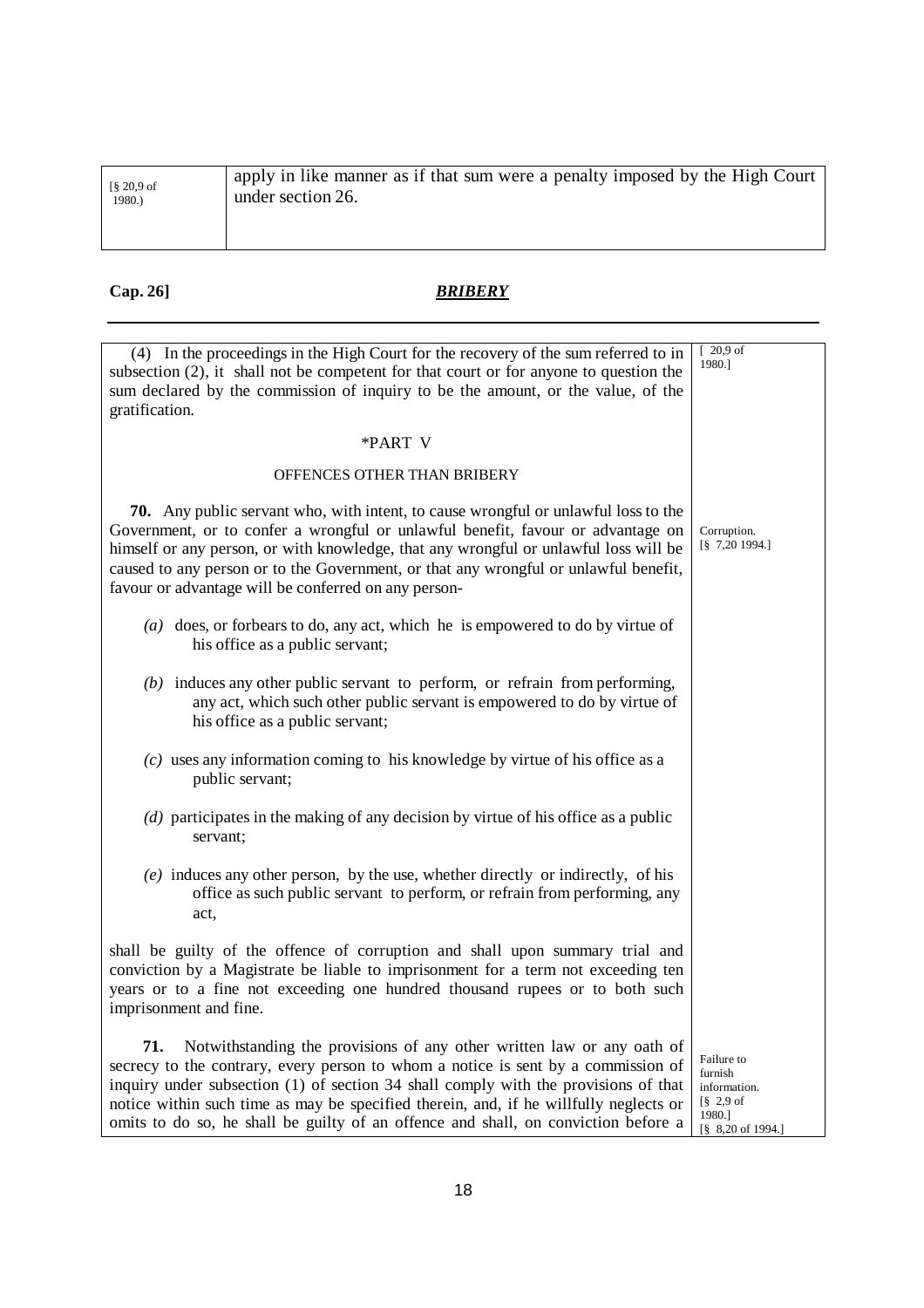Magistrate, be liable-

\* Part IV is repealed by Act No. 2 of 1965.

|                                                                     |                                                                                                                                                                                                                                                                                                                                                                                                                                                                                                                                | <b>BRIBERY</b> | Cap. 26]                                                           |
|---------------------------------------------------------------------|--------------------------------------------------------------------------------------------------------------------------------------------------------------------------------------------------------------------------------------------------------------------------------------------------------------------------------------------------------------------------------------------------------------------------------------------------------------------------------------------------------------------------------|----------------|--------------------------------------------------------------------|
|                                                                     | $(a)$ to a fine of not less than one hundred rupees and not more than five hundred<br>rupees or to imprisonment of either description for a period not exceeding<br>six months or to both such fine and imprisonment; and<br>$(b)$ to a fine of not less than one hundred rupees for every day during which the<br>offence is continued after the date on which he is required to furnish the<br>sworn statement.                                                                                                              |                |                                                                    |
| $[$ § 9,20 of 1994]                                                 | Repealed.<br>72                                                                                                                                                                                                                                                                                                                                                                                                                                                                                                                |                |                                                                    |
| Interference                                                        | 73. (1) A person who $-$                                                                                                                                                                                                                                                                                                                                                                                                                                                                                                       |                |                                                                    |
| with witnesses,<br>& c.<br>[§ 23,9 of 1980.]<br>$[\S 10, 20 1994.]$ | $(a)$ interferes with any witness summoned in any proceedings for bribery in or<br>before a court or commission of inquiry,<br><b>or</b>                                                                                                                                                                                                                                                                                                                                                                                       |                |                                                                    |
| [§ 10,20 1994.]                                                     | $(b)$ induces any such witness to refrain from giving evidence, or                                                                                                                                                                                                                                                                                                                                                                                                                                                             |                |                                                                    |
| $(\$10,201994.]$                                                    | $(c)$ threatens any such witness with injury to his body, mind or reputation in<br>order to deter him from giving evidence, or                                                                                                                                                                                                                                                                                                                                                                                                 |                |                                                                    |
| [§10,20 1994.]                                                      | $(d)$ injures any such witness in body, mind or reputation in order to deter him<br>from giving evidence, or                                                                                                                                                                                                                                                                                                                                                                                                                   |                |                                                                    |
| $(\S 10, 20 1994.$                                                  | $(e)$ compels any such witness not to give evidence,                                                                                                                                                                                                                                                                                                                                                                                                                                                                           |                |                                                                    |
|                                                                     | shall be guilty of an offence and shall, upon summary trial and conviction by a<br>Magistrate, be liable to rigorous imprisonment for a term not exceeding twelve months<br>and to a fine.                                                                                                                                                                                                                                                                                                                                     |                |                                                                    |
| Influencing,<br>threatening or                                      | (2) Every court before which any person surrenders himself or is produced<br>on arrest on an allegation that he has committed or has been concerned in committing<br>or is suspected of having committed or to have been concerned in committing an<br>offence under this section shall keep such person on remand until the conclusion of the<br>trial except in exceptional circumstances where the court before which he surrenders<br>himself or is produced may after recording its reasons therefor release him on bail. |                |                                                                    |
| injuring<br>member of<br>commission of<br>inquiry or<br>officer     | 74.<br>commission of inquiry, in the performance of his duty shall be guilty of an offence and<br>shall, upon summary trial and conviction by a Magistrate, be liable to a fine of not less                                                                                                                                                                                                                                                                                                                                    |                | (1) A person who directly or indirectly influences any member of a |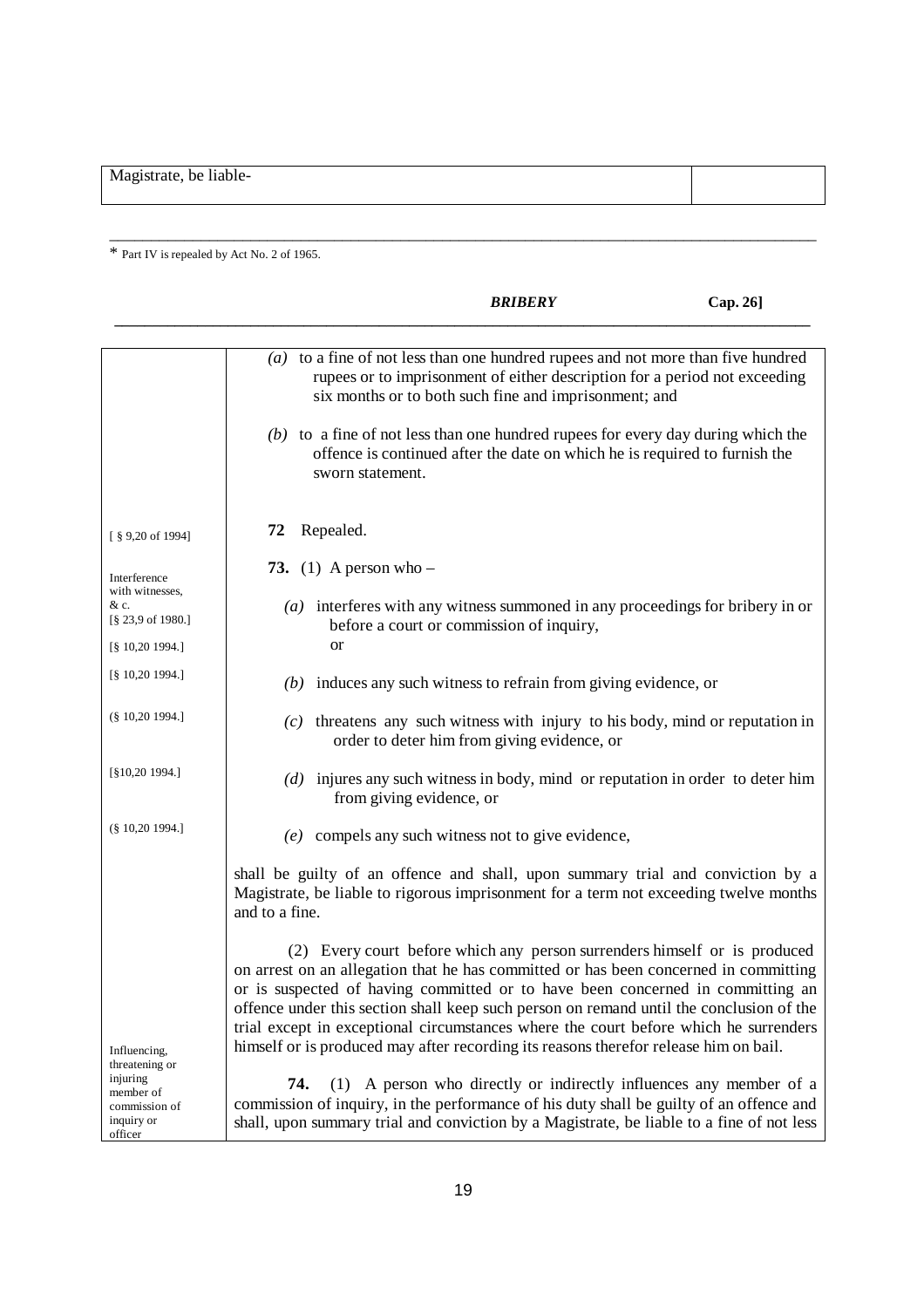| appointed<br>than two hundred rupees and not more than five hundred rupees.<br>under this Act.<br>$\frac{8}{9}$ 20,2 of<br>1965.1<br>$\lceil$ § 11,20 of 1994.] |  |
|-----------------------------------------------------------------------------------------------------------------------------------------------------------------|--|
|-----------------------------------------------------------------------------------------------------------------------------------------------------------------|--|

| (2) A person who directly or indirectly by words written or spoken or by any<br>act threatens any member of a commission of inquiry with any injury to his body,<br>mind or reputation in order to deter him from the performance of his duty shall be<br>guilty of an offence and shall, upon summary trial and conviction by a Magistrate,<br>be liable to a fine of not less than two hundred rupees and not more than five<br>hundred rupees and, upon a second or subsequent conviction of an offence under<br>this subsection shall, in addition to such fine, be liable to imprisonment for a term<br>not exceeding one year. | [§ 20,2 of<br>1965.1<br>$[\S 11, 20$ of<br>1994.]                                                                   |
|--------------------------------------------------------------------------------------------------------------------------------------------------------------------------------------------------------------------------------------------------------------------------------------------------------------------------------------------------------------------------------------------------------------------------------------------------------------------------------------------------------------------------------------------------------------------------------------------------------------------------------------|---------------------------------------------------------------------------------------------------------------------|
| (3) A person who causes injury to the body, mind or reputation of a member<br>of a commission of inquiry in order to deter him from the performance of his duty<br>shall, upon summary trial and conviction by a Magistrate, be liable to rigorous<br>imprisonment for a term not exceeding twelve months and to a fine.                                                                                                                                                                                                                                                                                                             | $\sqrt{8}$ 20,2 of<br>1965.1<br>$\lceil 811, 20 \rceil$<br>1994.]                                                   |
| 75. (1) A person who refuses or willfully neglects or omits to carry out an<br>order of a commission of inquiry or willfully obstructs such commission shall be<br>guilty of an offence and shall, upon summary trial and conviction by a Magistrate,<br>be liable to rigorous imprisonment for a term not exceeding six months or to a fine<br>of not less than one hundred rupees and not more than five hundred rupees.                                                                                                                                                                                                           | Disobeying<br>commission of<br>inquiry.<br>$[\S 21, 2 \text{ of } 1965.]$                                           |
| A prosecution for an offence under subsection $(1)$ may be instituted in<br>(2)<br>such Magistrate's Court as may be determined by the Attorney-General.                                                                                                                                                                                                                                                                                                                                                                                                                                                                             |                                                                                                                     |
| 76. Repealed.                                                                                                                                                                                                                                                                                                                                                                                                                                                                                                                                                                                                                        | $\S22,2$ of<br>1965.]                                                                                               |
| 77. (1) Where the public and the press have been excluded from any<br>proceedings of a commission of inquiry, no person shall print or publish those<br>proceedings or any part thereof except with the permission of the commission<br>given in writing under the hand of the chairman of the commission or, if the<br>commission consists of a sole commissioner, under the hand of such commissioner.                                                                                                                                                                                                                             | publication of<br>proceedings<br>held in camera<br>and report of<br>commission of inquiry<br>$\S$ 23,2 of<br>1965.] |
| $*(3)$ No person shall, before the publication of the report of a commission of<br>inquiry under the order of the President print or publish any part of such report or<br>what purports to be a part or an excerpt of such report.                                                                                                                                                                                                                                                                                                                                                                                                  |                                                                                                                     |
| A person who contravenes the provisions of any of the preceding<br>(4)<br>subsections of this section shall be guilty of an offence and shall, upon summary                                                                                                                                                                                                                                                                                                                                                                                                                                                                          |                                                                                                                     |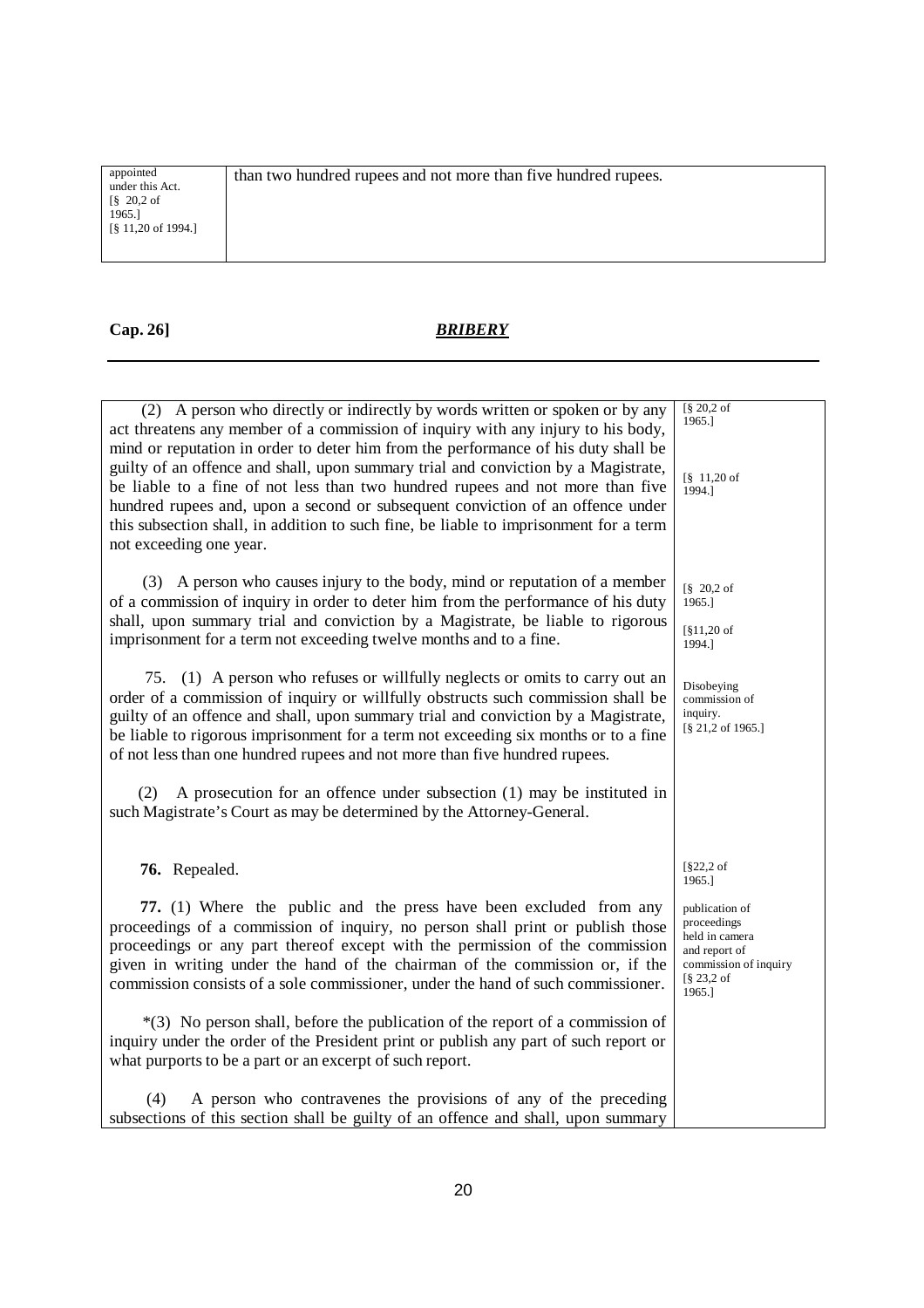trial and conviction by a Magistrate, be liable to a fine of not less than two hundred rupees and not more than five hundred rupees and, upon a second or subsequent

\* Subsections (2) is repealed by Act No. 2 of 1965.

*BRIBERY* **Cap. 26]** *\_\_\_\_\_\_\_\_\_\_\_\_\_\_\_\_\_\_\_\_\_\_\_\_\_\_\_\_\_\_\_\_\_\_\_\_\_\_\_\_\_\_\_\_\_\_\_\_\_\_\_\_\_\_\_\_\_\_\_\_\_\_\_\_\_\_\_\_\_\_\_\_\_\_\_\_\_\_\_\_\_\_\_\_\_\_\_\_\_\_\_\_* Prosecutions for offences under this Act, and suits and proceedings in respect of allegations for bribery or statements in evidence, reports and decisions. [§ 24,2 of 1965.] [§ 24,9 of 1980.] [§12,20 of 1994.] Person giving gratification not to be treated as accomplice.  $[8.252]$  of 1965.] [§ 25,9 of 1980.] [§ 13,20 of 1994.] Tender of conditional pardon. [§ 26,2 of conviction of an offence under this subsection, shall, in addition to such fine, be liable to rigorous imprisonment for a term not exceeding one year. PART VI GENERAL  **78.** (1) No Magistrate's Court shall entertain any prosecution for an offence under this Act except by or with the written sanction of the Commission. (2) The proceedings in a Court for bribery shall be taken before any other business of the court unless special circumstances of urgency in such other business render it impossible to do so. (3) Upon application made in that behalf by the Attorney-General or any officer authorized by him, the whole or any part of the proceedings in any court for bribery may be held *in camera.* \*(6) Nothing contained in the report of a commission of inquiry published under the order of the President shall be made the ground of an action for defamation, and no court shall entertain an action for defamation based on anything contained in any such report.  **79.** (1) In any proceedings for bribery before a Court or commission of inquiry, the giver of a gratification shall be a competent witness against the person accused of taking the gratification and shall not be regarded as an accomplice, and the decision or finding of the court or commission shall not be illegal merely because it proceeds upon the uncorroborated testimony of such giver. (2) In any proceedings against any person under this Act, the spouse of that person shall be a competent witness. **80.** Repealed. **81.** (1) At any time before the conclusion of the trial of a person charged with bribery, the Attorney-General in consultation with the Commission may, with the view of obtaining at the trial the evidence of any person supposed to have been directly or indirectly concerned in or privy to the offence, tender, or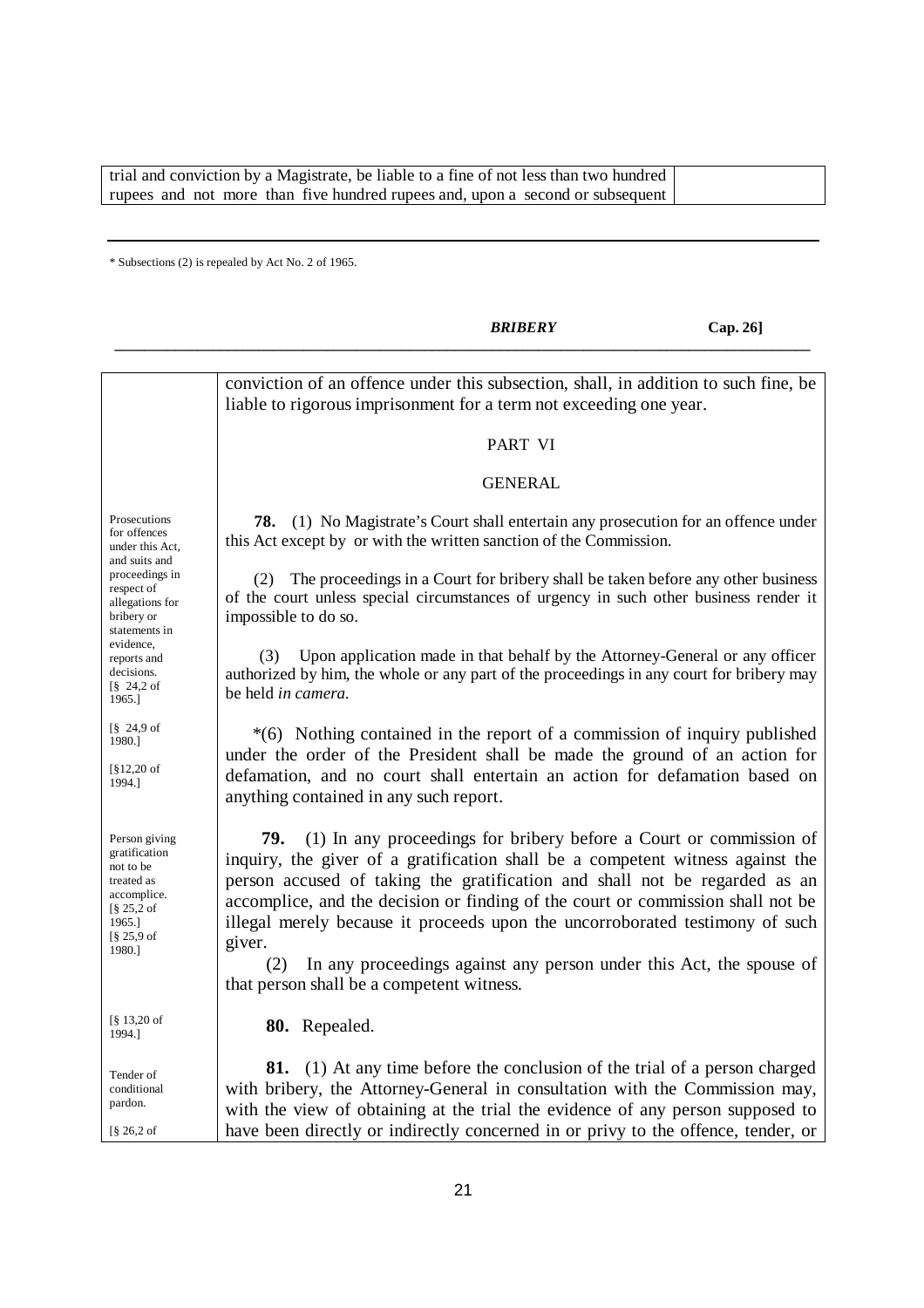| 1965.]              | by writing under his hand authorize any Magistrate named by him to tender, a       |
|---------------------|------------------------------------------------------------------------------------|
| $\sqrt{8}$ 14,20 of | pardon to such person on condition of his making a full and true disclosure of the |
| 1994.]              | whole of the circumstances within his knowledge relating to the offence and to     |
|                     | every other person concerned whether as principal or as abettor in the             |
|                     | commission thereof.                                                                |

\* Subsections (4) and (5) are repealed by Law No. 38 of 1974. **Cap. 26]** *BRIBERY*

| The Magistrate shall record in the manner prescribed by the Code of Criminal<br>(2)<br>Procedure Act the evidence on oath of every person accepting a pardon under<br>subsection (1) and transmit the record to the Commission.                                                                                                                                                                   | [§ 14,20 of<br>1994.1                                                                                                                                                                                   |
|---------------------------------------------------------------------------------------------------------------------------------------------------------------------------------------------------------------------------------------------------------------------------------------------------------------------------------------------------------------------------------------------------|---------------------------------------------------------------------------------------------------------------------------------------------------------------------------------------------------------|
| 82.<br>Where any summons, notice, direction, decision or other matter is sent or<br>communicated to any person by registered letter or telegram, then upon the production<br>of the receipt issued by the post office for such letter or telegram, it shall be presumed<br>that such letter or telegram was received by the addressee, unless such letter or telegram<br>is returned undelivered. | Presumption as<br>to receipt of<br>letter or<br>telegram.                                                                                                                                               |
| 83.<br>Repealed.                                                                                                                                                                                                                                                                                                                                                                                  | $865,40$ of<br>1958.1                                                                                                                                                                                   |
| 84.<br>The President may, on the advice of the Minister in charge of the subject of<br>Justice, amend the Schedule to this Act by Proclamation published in the Gazette.                                                                                                                                                                                                                          | Amendment of<br>the Schedule.<br>$\begin{bmatrix} 8 & 67,40 & 61958. \end{bmatrix}$                                                                                                                     |
| 85.<br>Repealed.                                                                                                                                                                                                                                                                                                                                                                                  | $\frac{8}{9}$ 15,20 of<br>1994.]                                                                                                                                                                        |
| 85A.<br>A person who attends any trial or inquiry under this Act to give evidence<br>may be paid out of the Consolidated Fund the expenses of attending the trial or inquiry<br>at such rates and subject to such conditions as are from time to time prescribed for<br>witnesses under Chapter XIX of the Code of Criminal Procedure Act.                                                        | Expenses of<br>persons<br>attending any<br>trail or inquiry<br>under this Act<br>to give<br>evidence.<br>$[\S 69,40$ of 1958.]<br>[§ 27,9 of 1980.]                                                     |
| 85B.<br>Notwithstanding the provisions of section 303 (5) of the Code of Criminal<br>Procedure Act, No. 15 of 1979, the provisions of section 29 of this Act shall apply to<br>any person convicted of bribery, and on whom a suspended sentence has been imposed<br>under section 303 (1) of the Code of Criminal Procedure Act in respect of that<br>conviction.                                | Provisions of<br>section $303(5)$<br>of the Code of<br>Criminal<br>Procedure Act<br>not to apply to<br>persons to<br>whom the<br>provisions of<br>section 29 of<br>this Act apply.<br>[§ 28,9 of 1980.] |
| Any prosecution pending in the High Court on the 24 <sup>th</sup> day of January, 1980,<br>85C.<br>in respect of the offences of soliciting, accepting or offering any gratification which or<br>the value of which does not exceed two hundred rupees, shall stand removed to the<br>Magistrate's Court if the High Court having regard to the nature of the offence and other                   | Transitional<br>provisions. $\S 28.9$ of<br>1980.]                                                                                                                                                      |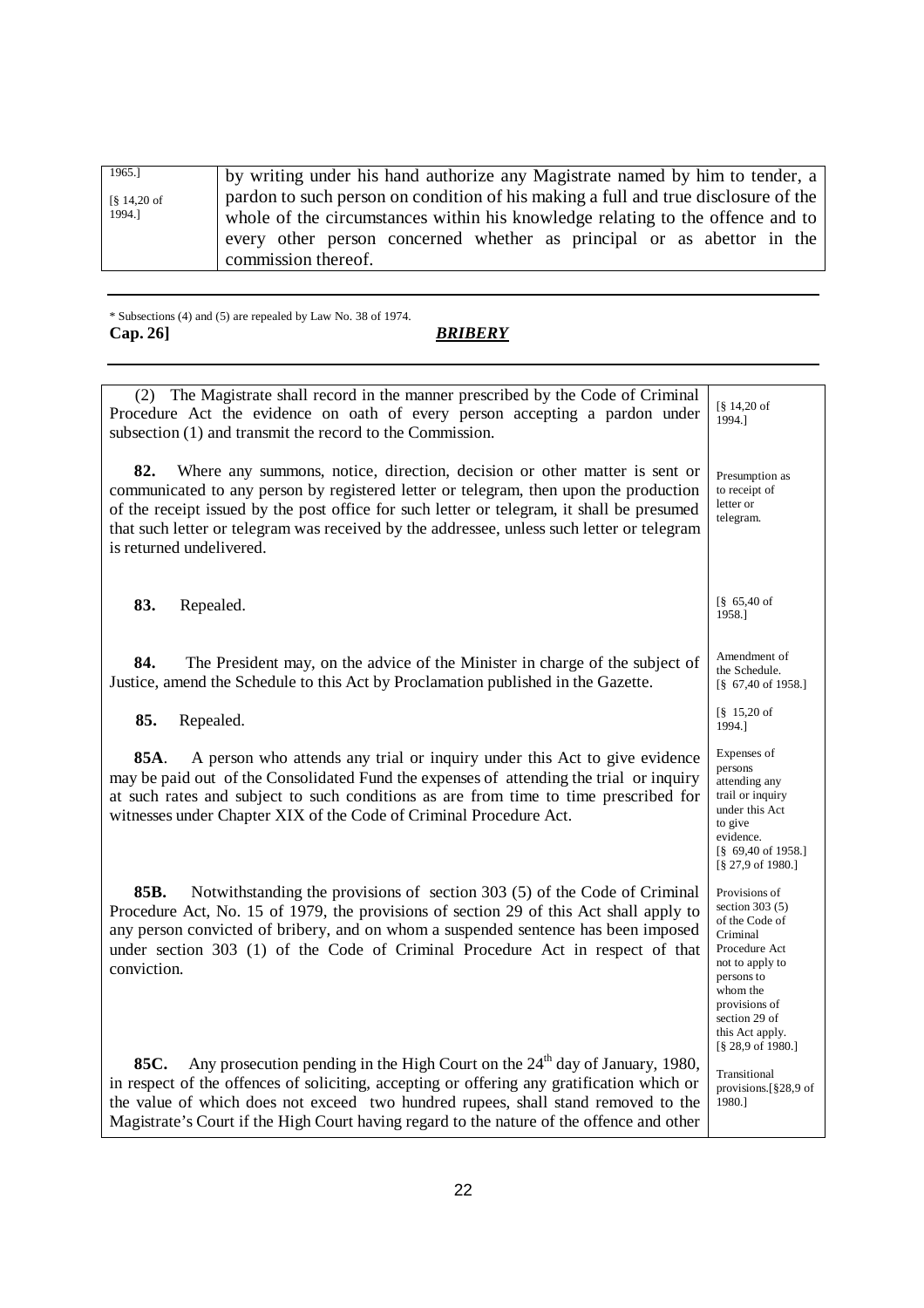circumstances decides that any such prosecution should be transferred and such Magistrate's Court shall have the jurisdiction to take cognizance of and hear and determine or to complete the same:

*BRIBERY* **Cap. 26]**

|                                                             | Provided that any such prosecution, in which the adducing of evidence has<br>commenced as at the 24 <sup>th</sup> day of January, 1980, shall be heard and determined by the<br>said High Court.                                                                                                                                            |  |
|-------------------------------------------------------------|---------------------------------------------------------------------------------------------------------------------------------------------------------------------------------------------------------------------------------------------------------------------------------------------------------------------------------------------|--|
|                                                             | PART VII                                                                                                                                                                                                                                                                                                                                    |  |
|                                                             | <b>INTERPRETATION</b>                                                                                                                                                                                                                                                                                                                       |  |
| Indirect<br>ownership of<br>property.                       | For the purpose of this Act, property which is held by or in the name of a<br>86.<br>person in trust for or for the benefit of any other person shall be deemed to be indirectly<br>owned by such other person.                                                                                                                             |  |
| How to<br>construe<br>reference of<br>Government.           | 87. Every reference in this Act to the Government shall be construed as including a<br>reference to a local authority and to every scheduled institution.                                                                                                                                                                                   |  |
| When a person<br>offers a<br>gratification.                 | 88.<br>For the purposes of this Act a person offers a gratification if he or any other<br>person acting with his knowledge or consent directly or indirectly gives, affords or holds<br>out, or agrees, undertakes or promises to give, afford or hold out, any gratification to or<br>for the benefit of or in trust for any other person. |  |
| When a person<br>solicits or<br>accepts a<br>gratification. | 89. For the purposes of this Act -<br>$(a)$ a person solicits a gratification if he, or any other person acting with his<br>knowledge or consent, directly or indirectly demands, invites, asks for, or<br>indicates willingness to receive, any gratification, whether for the first-<br>mentioned person or for any other person, and     |  |
|                                                             | $(b)$ a person accepts a gratification if he, or any other person acting with his<br>knowledge or consent, directly or indirectly takes, receives or obtains, or<br>agrees to take, receive or obtain any gratification, whether for the first-<br>mentioned person or for any other person.                                                |  |
| Public servant<br>soliciting or<br>accepting                | A public servant who solicits or accepts a gratification which is an offence<br>89A.<br>under this Act shall, if such solicitation or acceptance was made outside Sri Lanka, be                                                                                                                                                             |  |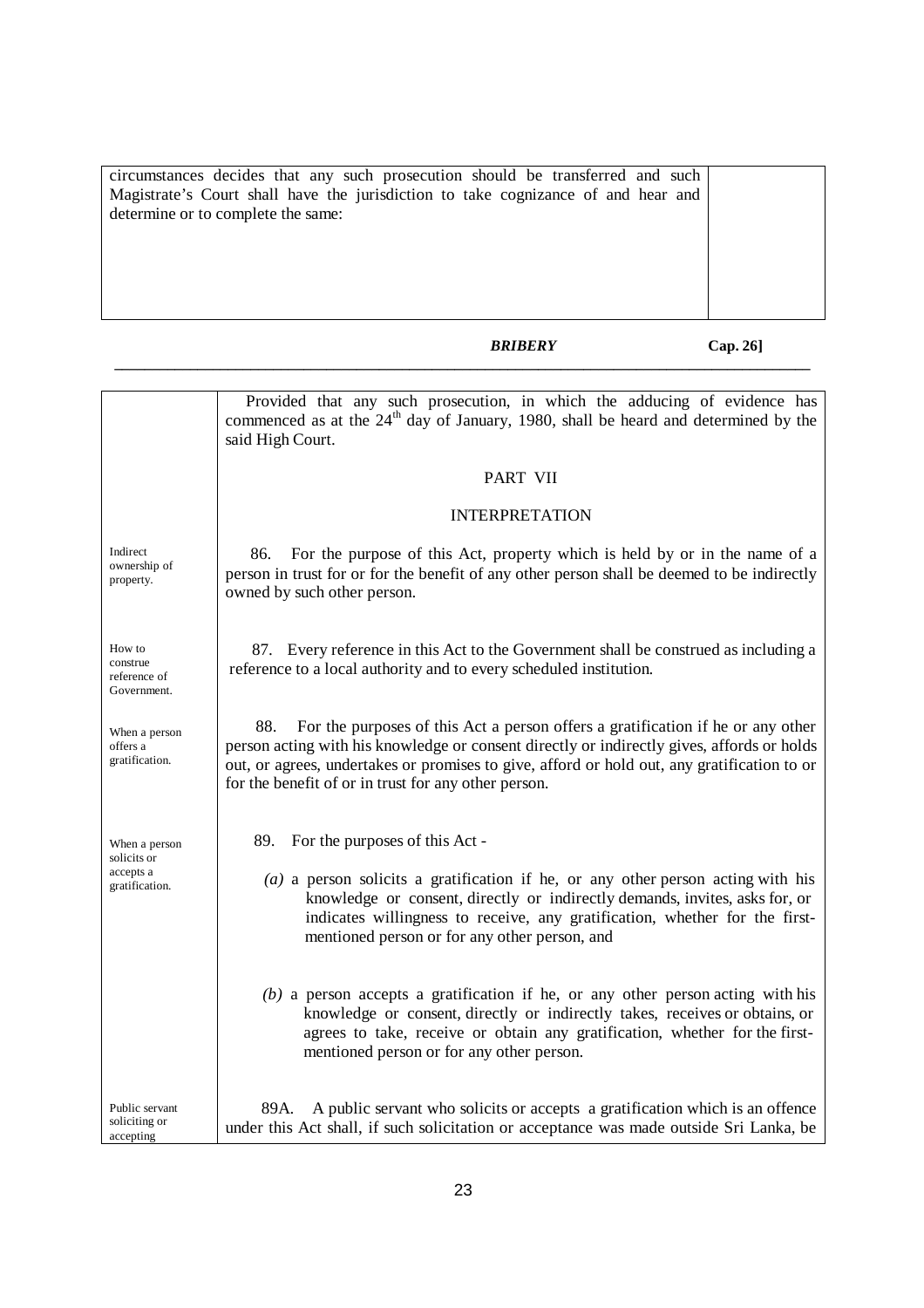| gratification                                                                                         | deemed to have committed such offence within Sri Lanka, and accordingly the High    |
|-------------------------------------------------------------------------------------------------------|-------------------------------------------------------------------------------------|
| outside Sri                                                                                           | Court holden in Colombo shall have jurisdiction to try such offence notwithstanding |
| Lanka.                                                                                                | anything in any other law to the contrary.                                          |
| $\frac{8}{9}$ 14, Law 38 of<br>1974.]<br>$\begin{bmatrix} 8 & 29.9 & \text{of} & 1980. \end{bmatrix}$ |                                                                                     |

| 90.<br>In this Act, unless the context otherwise requires -                                                                                                                                                                                                                                                                                  | Meaning of<br>expressions.                                      |
|----------------------------------------------------------------------------------------------------------------------------------------------------------------------------------------------------------------------------------------------------------------------------------------------------------------------------------------------|-----------------------------------------------------------------|
| " appointed date" means the 1 <sup>st</sup> day of March, 1954;                                                                                                                                                                                                                                                                              |                                                                 |
|                                                                                                                                                                                                                                                                                                                                              |                                                                 |
| "bribery" means the offer, solicitation or acceptance of any gratification in contravention<br>of any provision of Part II of this Act, or any other act in contravention of any such<br>provision;                                                                                                                                          |                                                                 |
| means the Commission to Investigate Allegations of Bribery or<br>"Commission"<br>Corruption established by the Commission to Investigate Allegations of Bribery or<br>Corruption Act, No. 19 of 1994;                                                                                                                                        | $\begin{bmatrix} \S & 16,20 \text{ of} \end{bmatrix}$<br>1994.] |
| "Director-General" means, the Director-General for the Prevention of Bribery and<br>Corruption appointed under the Commission to Investigate Allegations of Bribery or<br>Corruption Act, No. 19 of 1994;                                                                                                                                    | $\begin{bmatrix} \$ & 16,20 \text{ of} \end{bmatrix}$<br>1994.] |
| "commission of inquiry" means a commission of inquiry appointed under this Act;                                                                                                                                                                                                                                                              |                                                                 |
| "gratification" includes -                                                                                                                                                                                                                                                                                                                   |                                                                 |
| (a) money or any gift, loan, fee, reward, commission, valuable security or other<br>property or interest in property of any description, whether movable or<br>immovable,                                                                                                                                                                    |                                                                 |
| $(b)$ any office, employment or contract,                                                                                                                                                                                                                                                                                                    |                                                                 |
| any payment, release, discharge or liquidation of any loan, obligation or other<br>(c)<br>liability whatsoever, whether in whole or in part,                                                                                                                                                                                                 |                                                                 |
| any other service, favour or advantage of any description whatsoever, including<br>(d)<br>protection from any penalty or disability incurred or apprehended or from any<br>action or proceedings of a disciplinary or penal nature, whether or not already<br>instituted, and including the exercise or the forbearance from the exercise of |                                                                 |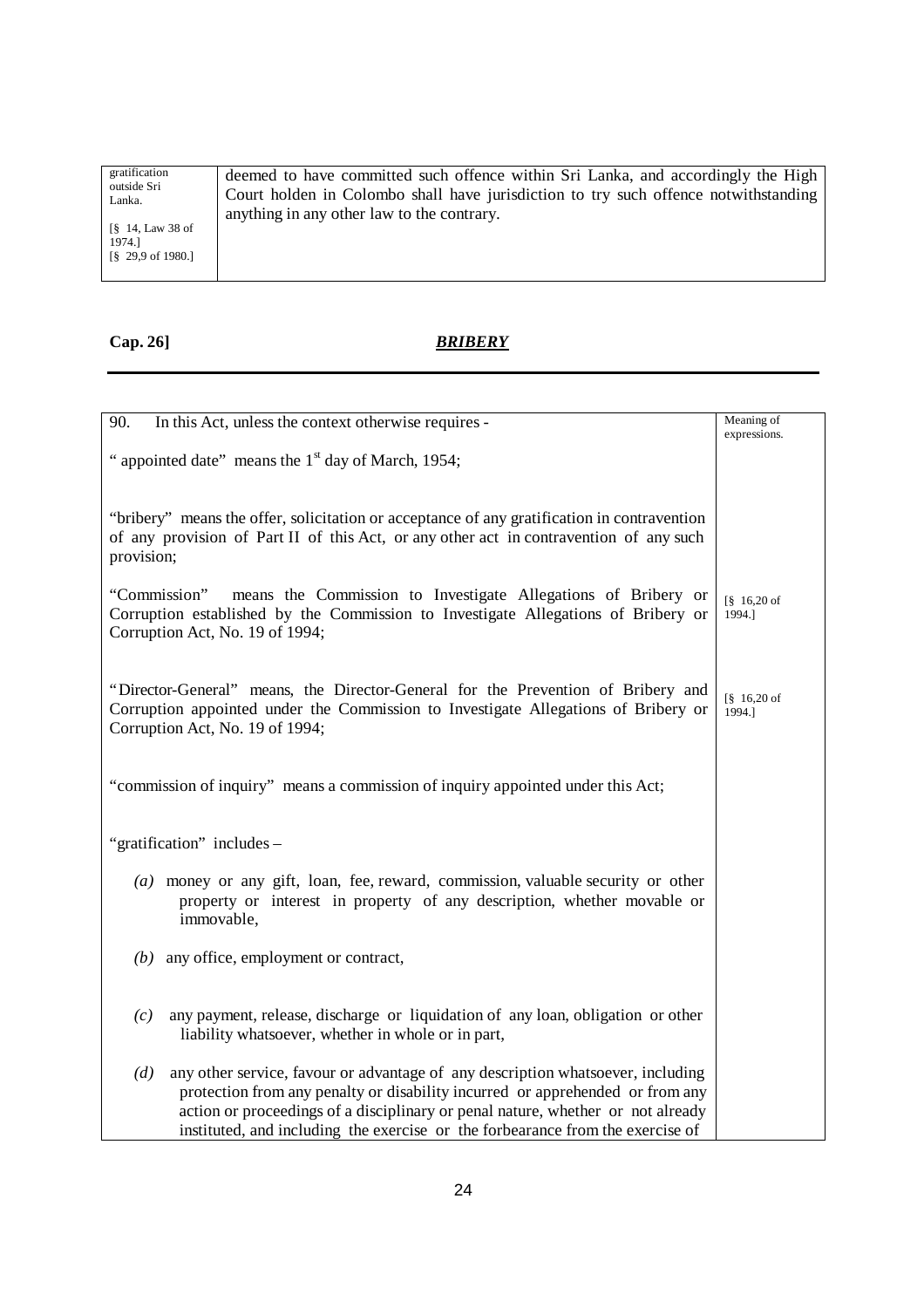# any right or any official power or duty, and

- *(e)* any offer, undertaking or promise of any gratification within the meaning of the proceeding paragraphs *(a), (b), (c)* and *(d);*
	- *BRIBERY* **Cap. 26]**

|                                  | "Local authority" means any Municipal Council, Urban Council, Pradeshiya Sabha,<br>Board of Health, or Board of Improvement, and includes -                                                                                                                                                                                                                                                                                                                                                                                                                                                                                                                                                                                                                                                                                                                                                                                                                                              |  |
|----------------------------------|------------------------------------------------------------------------------------------------------------------------------------------------------------------------------------------------------------------------------------------------------------------------------------------------------------------------------------------------------------------------------------------------------------------------------------------------------------------------------------------------------------------------------------------------------------------------------------------------------------------------------------------------------------------------------------------------------------------------------------------------------------------------------------------------------------------------------------------------------------------------------------------------------------------------------------------------------------------------------------------|--|
|                                  |                                                                                                                                                                                                                                                                                                                                                                                                                                                                                                                                                                                                                                                                                                                                                                                                                                                                                                                                                                                          |  |
|                                  | $(a)$ a committee of any such Council, and                                                                                                                                                                                                                                                                                                                                                                                                                                                                                                                                                                                                                                                                                                                                                                                                                                                                                                                                               |  |
|                                  | (b) a committee appointed by an Urban Council under section 29 of the Urban Councils<br>Ordinance, or by a Pradeshiya Sabha under the Pradeshiya Sabhas Act, No. 15 of<br>1987;                                                                                                                                                                                                                                                                                                                                                                                                                                                                                                                                                                                                                                                                                                                                                                                                          |  |
| $\frac{8}{9}$ 16,20 of<br>1994.] | * "public servant" includes a Minister of the Cabinet of Ministers, a Minister appointed<br>under Article 45 of the Constitution, Speaker, Deputy Speaker, Deputy Chairman of<br>Committees, a Deputy Minister, the Governor of a Province, a Minister of the Board of<br>Ministers of a Province, a Member of Parliament, every officer, servant or employee of<br>the State or any Chairman, director, Governor, member, officer or employee, whether in<br>receipt of remuneration or not, of a Provincial Council, local authority or of a scheduled<br>institution, or of a company incorporated under the Companies Act, No. 17 of 1982, in<br>which over fifty <i>per centum</i> of the shares are held by the Government, a member of a<br>Provincial Public Service, every juror, every licensed surveyor and every arbitrator or<br>other person to whom any cause or matter has been referred for decision or report by any<br>court or any other competent public authority: |  |
|                                  | Provided that where any local authority has been dissolved and the administration of<br>the affairs of that authority has been vested in any person, every employee of that local<br>authority immediately before its dissolution who continues in employment after such<br>dissolution, shall be deemed for the purpose of this Act, to be a public servant;                                                                                                                                                                                                                                                                                                                                                                                                                                                                                                                                                                                                                            |  |
|                                  | "scheduled institution" means any such board, institution, corporation or other body as is<br>for the time being specified in the Schedule to this Act, and any board, institution,<br>corporation or other body which is deemed under the provisions of any enactment to be a<br>scheduled institution within the meaning of this Act, and includes any company, whether<br>public or private or other body-                                                                                                                                                                                                                                                                                                                                                                                                                                                                                                                                                                            |  |
|                                  |                                                                                                                                                                                                                                                                                                                                                                                                                                                                                                                                                                                                                                                                                                                                                                                                                                                                                                                                                                                          |  |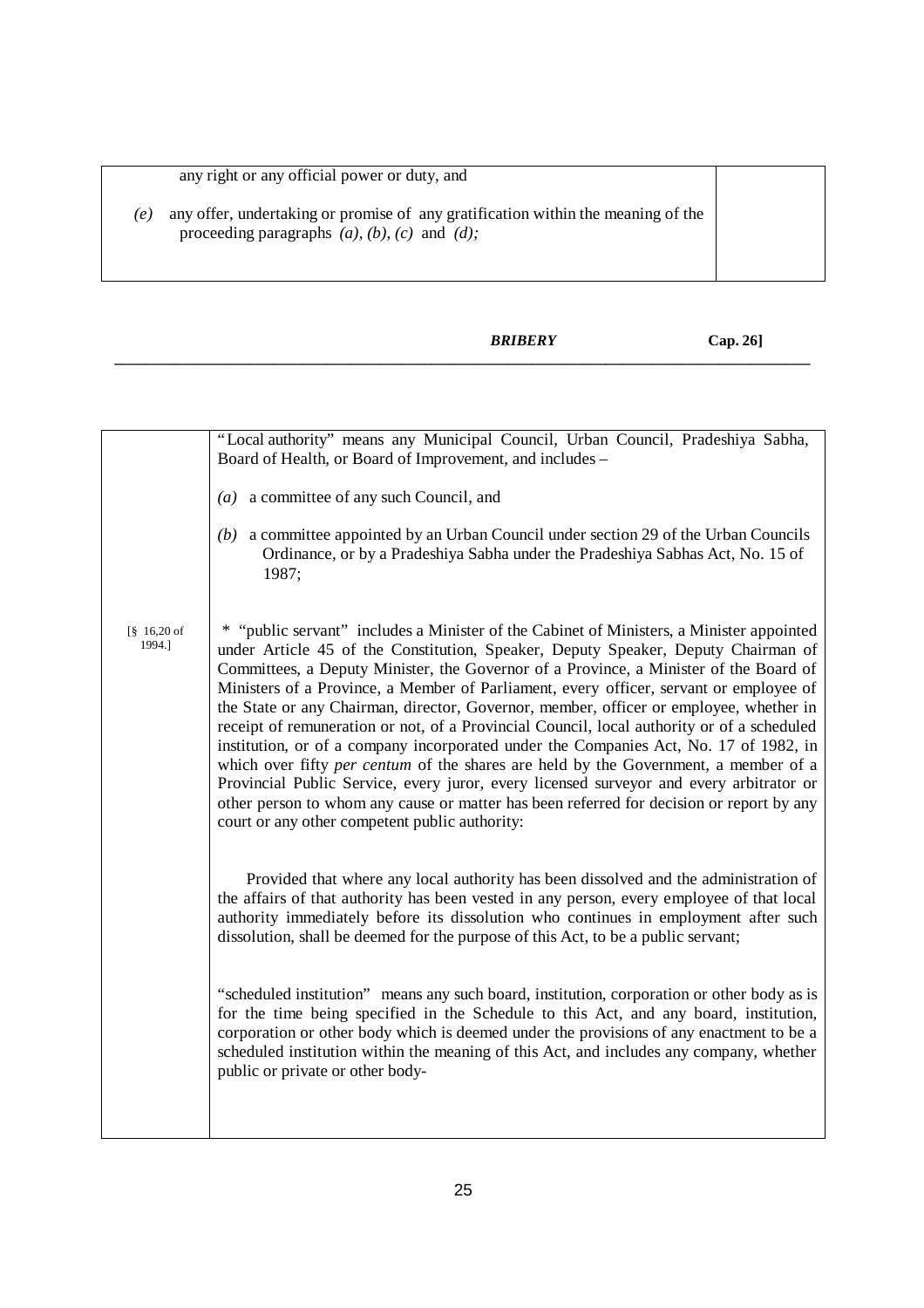|                  | * The amendment made to the principal enactment by Act No. 20 of 1994, shall -                                                                                                                                                                                |
|------------------|---------------------------------------------------------------------------------------------------------------------------------------------------------------------------------------------------------------------------------------------------------------|
|                  | in so far such amendment relates to a Governor of a Province, Minister of a Board of Ministers of a<br>$*(a)$<br>Provincial Council or a member of a Provincial Public Service, be deemed, for all purposes, to have<br>come into force on November 14, 1987; |
|                  | in so far as such amendment relates to any other person, be deemed, for all purposes, to have come into force<br>(b)<br>on the date of commencement of the principal enactment - See section 16 (2) of Act No. 20 of 1994.                                    |
| $\sim$<br>$\sim$ | nninnii                                                                                                                                                                                                                                                       |

|  | Cap. 261 |
|--|----------|
|  |          |

- *(a)* in which any such board, institution, corporation or other body holds, or  *(b)* in which more than one such board, institution or other body, in the aggregate, hold, not less than fifty-one percent of the shares. [Sections 84 and 90.] **SCHEDULE** 1. Advisory Committees established under the irrigation (Amendment) Act. 2. Advisory Committees established under the Public Examinations Act. 3. Agrarian Research & Training Institute established under the Agrarian Research & Training Institution Act. 4. Agrarian Services Committees constituted under the Agrarian Services Act. 5. Agricultural Insurance Board established under the Agricultural Insurance Law. 6. Air Ceylon Ltd. established under the Air Ceylon (Incorporation) Act. 7. Atomic Energy Authority established under the Atomic Energy Authority Act. 8. Ayurvedic Medical Council and the Ayurvedic College and Hospital Board and the Ayurvedic Research Committee established under the Ayurvedic Act. 9. Bank of Ceylon established under the Bank of Ceylon Ordinance. 10. Boards of Adjudicators constituted under the Capital Levy Act. 11. Boards of Appeal constituted under the Rubber Control Ordinance. 12. Boards of Appeal constituted under the Defence Stations Act. 13. Boards established under the Coconut Development Act. 14. Board of Review constituted under the Land Acquisition Act. 15. Board of Review constituted under the Rent Act.
	- 16. Buddha Sravaka Dharmapithaya established under the Buddha Sravaka Dharmapithaya Act.
	- 17. Bureau of Ceylon Standards established under the Bureau of Ceylon Standards Act.
	- 18. Central Bank of Ceylon established under the Monetary Law Act.
	- 19. Central Planning Commission established under the Town and Country Planning Ordinance.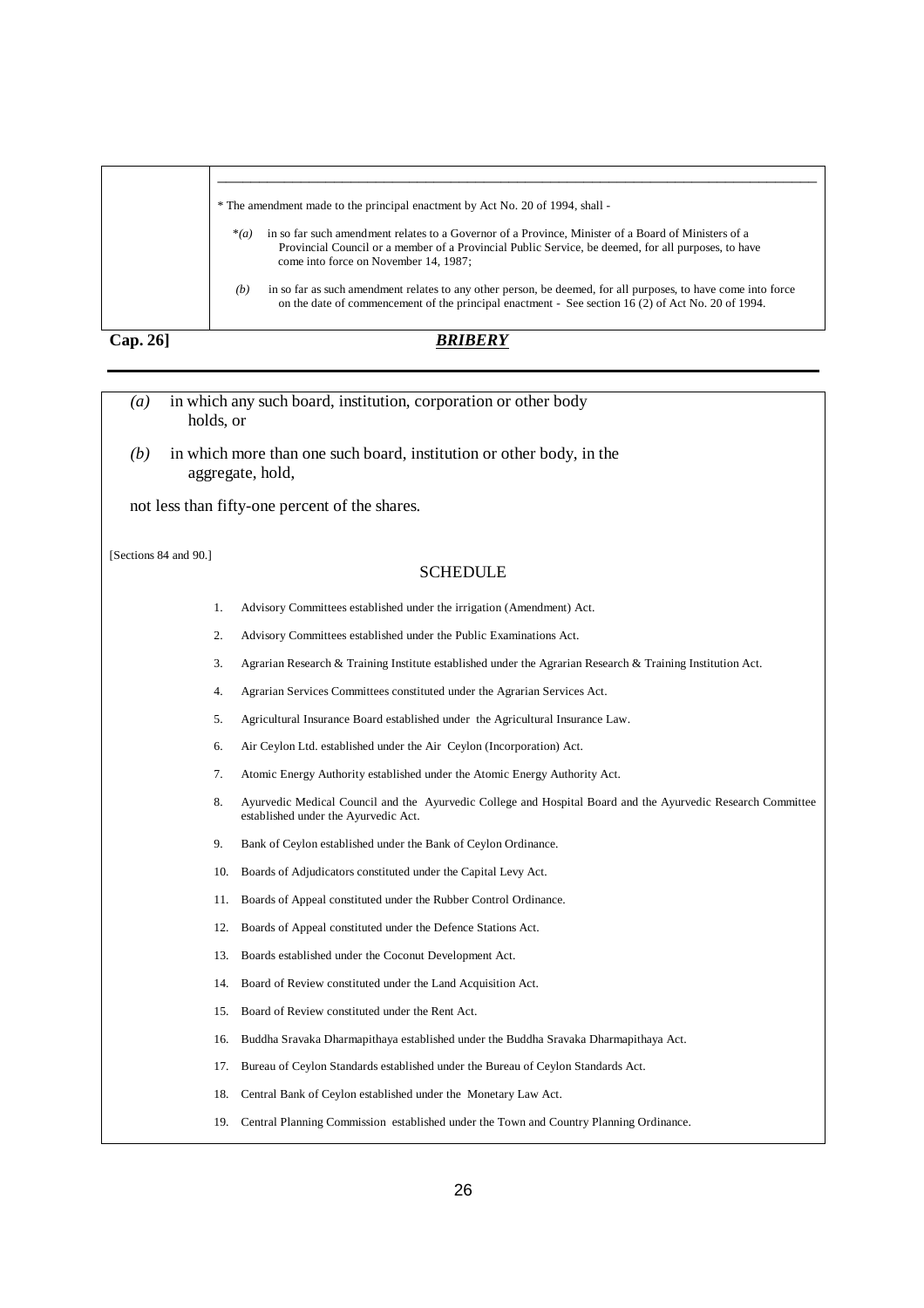- 20. Ceylon Electricity Board established under the Ceylon Electricity Board Act.
- 21. Ceylon Hotels Corporation established under the Ceylon Hotels Corporation Act.
- 22. Ceylon Institute of Scientific & Industrial Research constituted under the Ceylon Institute of Scientific & Industrial Research
- 23. Ceylon National Chamber of Industries constituted under the Ceylon National Chamber of Industries Act.

*\_\_\_\_\_\_\_\_\_\_\_\_\_\_\_\_\_\_\_\_\_\_\_\_\_\_\_\_\_\_\_\_\_\_\_\_\_\_\_\_\_\_\_\_\_\_\_\_\_\_\_\_\_\_\_\_\_\_\_\_\_\_\_\_\_\_\_\_\_\_\_\_\_\_\_\_\_\_\_\_\_\_\_\_\_\_\_\_\_\_\_\_*

*BRIBERY* **Cap. 26]**

- 24. Ceylon National Library Services Board established under the Ceylon National Library Services Board Act.
- 25. Ceylon Petroleum Corporation established under the Ceylon Petroleum Corporation Act.
- 26. Ceylon Railway Guards' & Locomotive Enginemen's Provident Association (Incorporation) Act.
- 27. Ceylon Shipping Corporation established under the Ceylon Shipping Corporation Act.
- 28. Ceylon State Plantations Corporation established under the Ceylon State Plantations Corporation Act.
- 29. Ceylon Tourist Board established under the Ceylon Tourist Board Act.
- 30. Coconut Fibre Board established under the Coconut Fibre Act.
- 31. Colombo District (Low-Lying Areas) Reclamation and Development Board established under the Colombo District (Low-Lying Areas) Reclamation and Development Board Act.
- 32. Colombo Special Areas Development Board established under the Special Areas (Colombo) Development Ordinance.
- 33. Compensation Board established under the Antiquities Ordinance.
- 34. Compensation Tribunal established under the Ceylon State Mortgage Bank and Finance (Amendment) Act.
- 35. Compensation Tribunal established under the People's Bank (Acquisition of Premises) Act.
- 36. Commissioners of the Loan Board appointed under the Loan Board Ordinance.
- 37. Competent Authority appointed under the Business Undertakings (Acquisition) Act, and business undertakings vested or acquired under the Act.
- 38. Congress of Religions established under the Congress of Religions Act.
- 39. Co-operative Employees Commission established under the Co-operative Employees Commission Act.
- 40. Co-operative Societies registered under the Co-operative Societies Law.
- 41. Corporations established under the Sri Lanka State Trading Corporations Act.
- 42. Corporations established under the State Agricultural Corporations Act.
- 43. Corporations established under the State Industrial Corporations Act.
- 44. Debt Conciliation Board of Ceylon established under the Dept Conciliation Board Ordinance.
- 45. Development Finance Corporation of Ceylon established under the Development Finance Corporation of Ceylon Act.
- 46. Government-sponsored Corporations established under the Government Sponsored Corporations Act.
- 47. Guaranteed Prices Advisory Committee established under the Agricultural Products (Guaranteed) Prices and Control of Hulling & Milling) Act.
- 48. Homeopathic Council established under the Homeopathy Act.
- 49. Industrial Advisory Council, industrial Panels and the Industrial Development Board of Ceylon established under the Industrial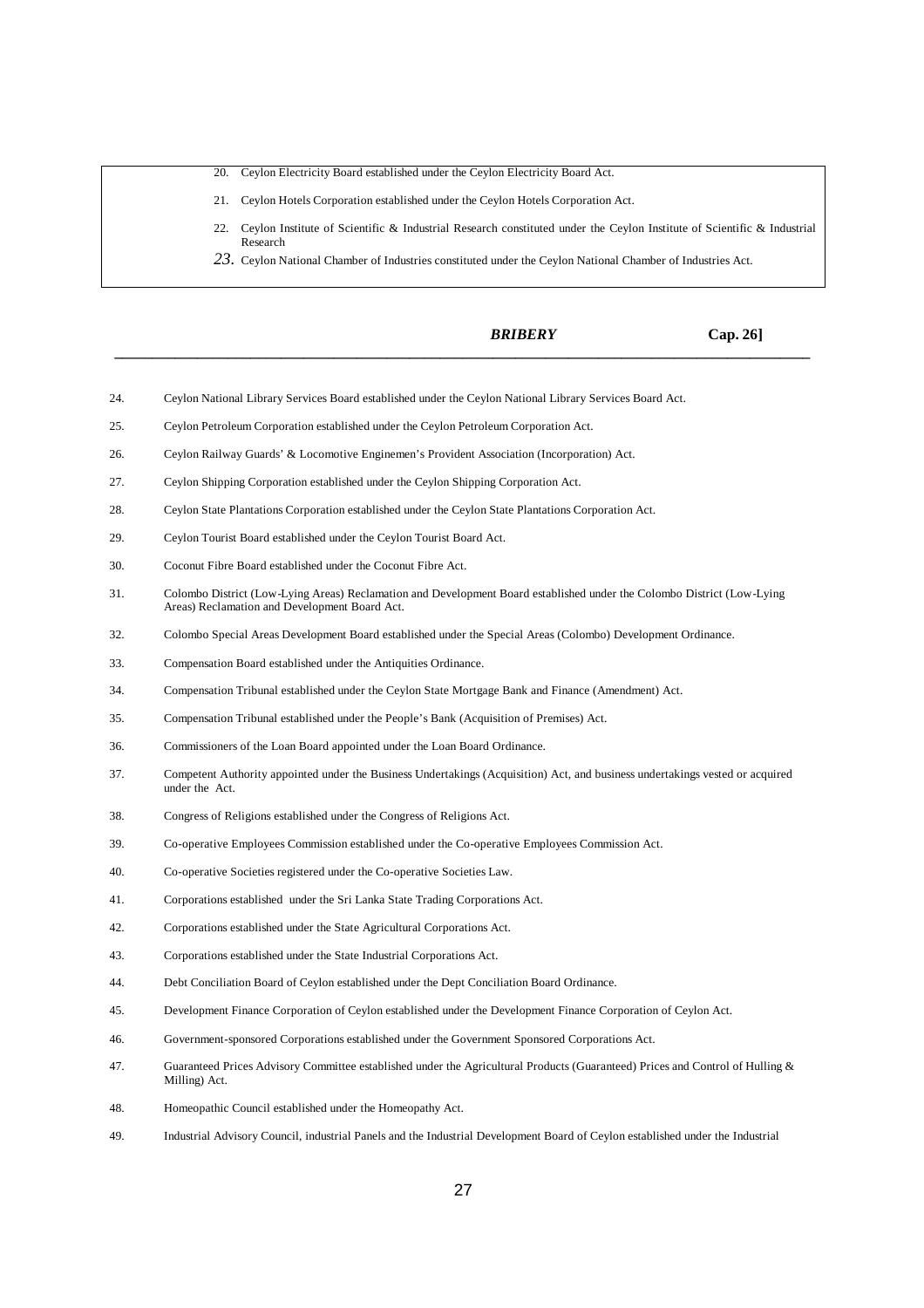Development Act.

- 50. Industrial Products Regulation Board established under the Industrial Products Act.
- 51. Institute of Chartered Accountants of Ceylon established under the Institute of Chartered Accountants Act.
- 52. Institute of Engineers, Ceylon, established under the Institute of Engineers, Ceylon Act.
- 53. Institute of Surveying & Mapping established under the Institute of Surveying & Mapping Act.
- 54. Insurance Corporation of Ceylon established under the Insurance Corporation Act.

- 55. Labour Tribunals established under the Industrial Disputes Act.
- 56. Lanka Salu Sala Ltd.
- 57. Mahaweli Development Board established under the Mahaweli Development Board Act.
- 58. Milk Board established under the Milk Board Act.
- 59. Mosques & Muslim Charitable Trusts or Wakfs Board established under the Muslim Mosques & Charitable Trusts or Wakfs Act.
- 60. National Apprenticeship Board established under the National Apprenticeship Act.
- 61. National Lotteries Board established under the national Lotteries Board Act.
- 62. National Planning Council constituted under the National Planning Council Act.
- 63. National Savings Bank established under the National Savings Bank Act.
- 64. National Science Council of Sri Lanka established under the National Science Council of Sri Lanka Law.
- 65. National Welfare Board constituted under the Merchant Shipping Act.
- 66. National Youth Services Council established under the National Youth Services Act.
- 67. Nindagama Lands Board established under the Nindagama Lands Act.
- 68. Paddy Marketing Board established under the Paddy marketing Board Act.
- 69. Registered Community Centres.
- 70. Registration of Persons Tribunal established under the Registration of Persons Act.
- 71. Registered Rural Development Societies.
- 72. Remuneration Tribunals Constituted under the Shop & Office Employees (Regulation of Employment & Remuneration) Act.
- 73. Rent Boards constituted under the Rent Act.
- 74. Rest Houses, National Holiday Resorts, Resort Authorities established under the Tourist Development Act.
- 75. River Valleys Development Board established under the River Valleys Development Board Act.
- 76. Rubber Advisory Board established under the Rubber Control Act.
- 77. Shipping Agents licensed under the Licensing of Shipping Agents Act.
- 78. Sri Lanka Broadcasting Corporation established under the Sri Lanka Broadcasting Corporation (Amendment) Law.
- 79. Sri Lanka Investors Commissions established under the Sri Lanka Investors Incentives Act.
- 80. Sri Lanka Central Transport Board & Regional Transport Boards established under the Transport Board Law.
- 81. Sri Lanka Sahitya Mandalaya established under the Sri Lanka Sahihya Mandalaya Act.